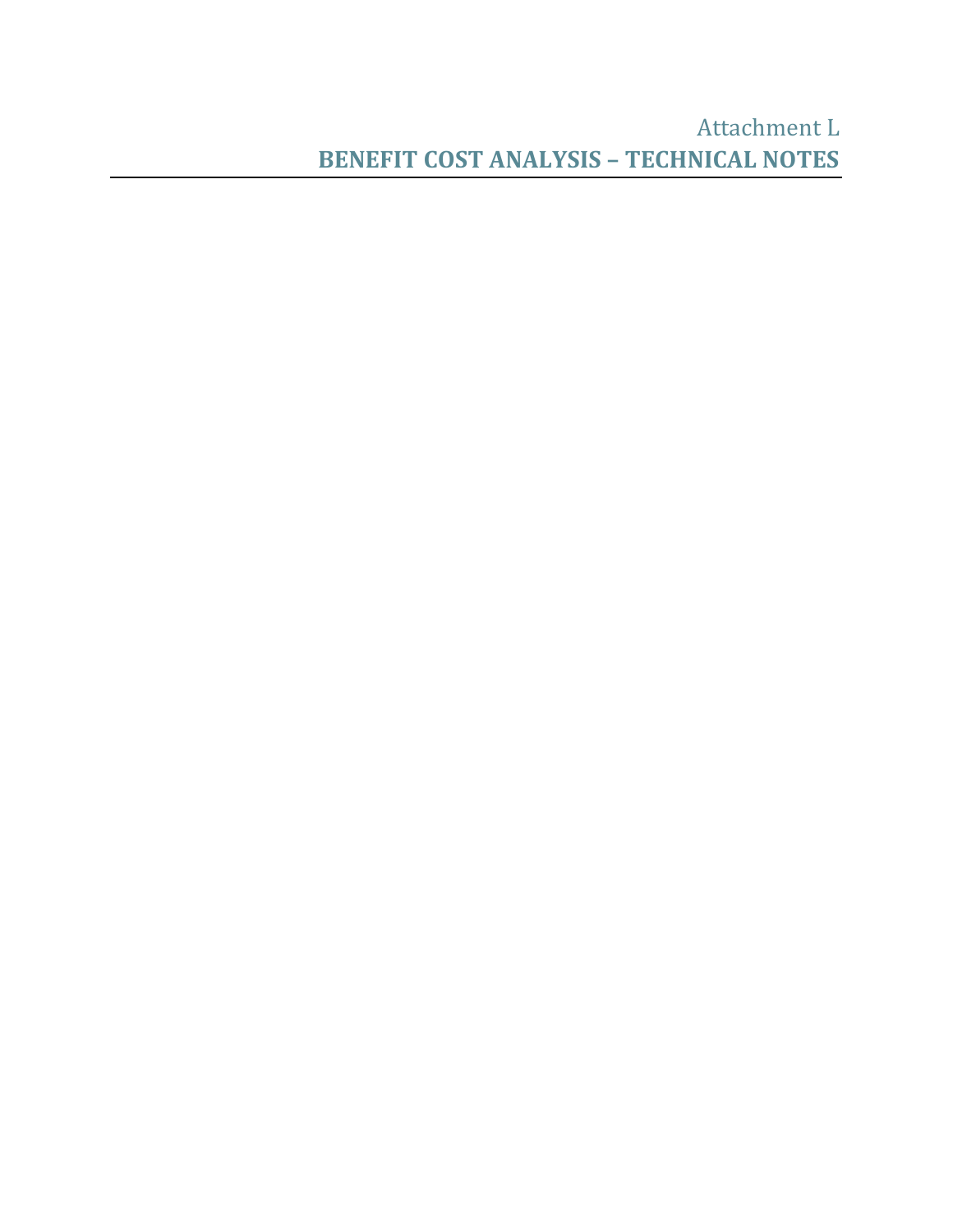# *T ECHNICAL M EMORANDUM*

| To:      | The City of Crescent City and Elk Valley Rancheria                                 |
|----------|------------------------------------------------------------------------------------|
| From:    | Sean Fisher and Jamie Gomes                                                        |
| Subject: | Front Street Improvement Project RAISE Grant<br>Benefit-Cost Analysis; EPS #222046 |
| Date:    | April 12, 2022                                                                     |

This technical memorandum provides the Benefit-Cost Analysis (BCA) produced in support of the City of Crescent City (City)'s RAISE grant application for the Front Street Improvement Project (Project).

This analysis was prepared by Economic & Planning Systems, Inc. (EPS), a full-service economic consulting firm with more than 30 years of experience in the fields of land use economics, municipal finance,

The entire BCA is presented herein with the Excel model used to conduct the analysis also provided to facilitate an in-depth review of

### The Economics of Land Use



Economic & Planning Systems, Inc. 455 Capitol Mall, Suite 701 Sacramento, CA 95814 916 649 8010 tel 916 649 2070 fax

Oakland Sacramento Denver Los Angeles

**Introduction and Executive Summary** 

and real estate market analysis, among others.

the methodology applied.

The Project is a joint effort between the City and Elk Valley Rancheria to revitalize Front Street, a key corridor for commerce, recreation, tourism, and Native American history in rural Crescent City. The Project will reconstruct Front Street from G Street to US Highway 101 (US 101). As envisioned, the Project will reimagine the existing 4-lane roadway as a 2-lane roadway with improved pedestrian and cyclist facilities. Front street serves as a critical connector in the City. Development of the Project will serve to improve the quality of life for existing City residents and promote tourism within the region.

# **No Project—Baseline Conditions**

Under the No Project (also referred to as the No Build) alternative, the Project will not develop. In addition, the No Build scenario assumes no other alternative roadway improvements will be completed.

www.epsys.com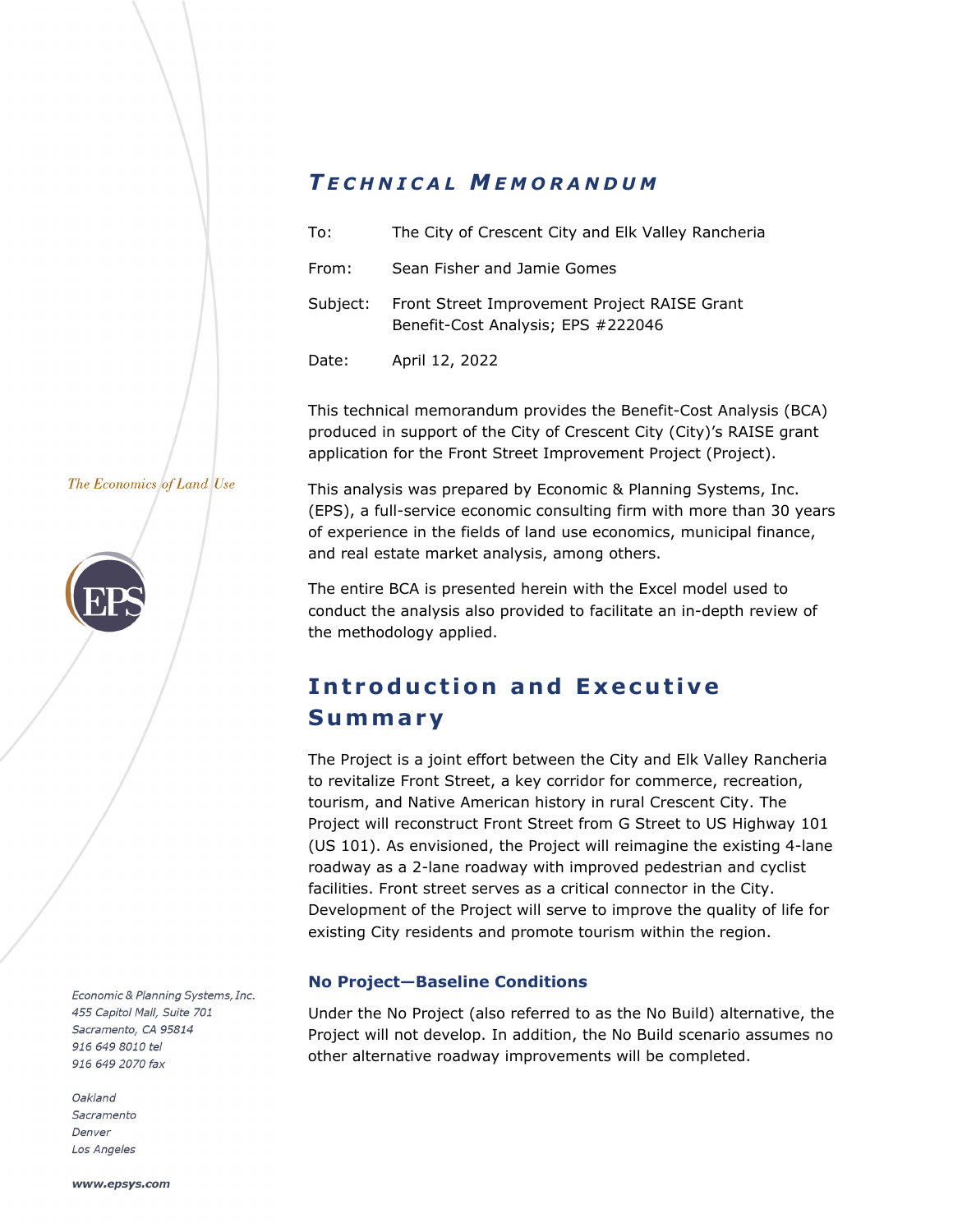# **Proposed Project**

The Project will reconstruct Front Street redeveloping the existing underutilized four lane roadway as a landscaped 2-lane road with pedestrian and cyclist improvements. The Project will include new sidewalks, as well as bicycle lanes, promoting a walkable neighborhood and improving safety for pedestrians and cyclists. In addition, the Project includes multiple improvements to the transit center located on Front Street, promoting economic opportunity in the City. The Project includes green space and stormwater improvements along Front Street, which will serve to reduce flooding in the City and improve accessibility.

Under the Project (also referred to as the Build) alternative, the Project will develop.

# **Findings**

# *Project Effect on Long-Term Outcomes*

Front Street is an essential corridor to the region that connects downtown Crescent City to activities and amenities along the waterfront. Completion of the Project will provide quality of life benefits for residents of the City as well as encourage economic vitality and tourism. The Project results in an overall positive benefit, as defined in the BCA Guidance.

For each category of benefit, **Table ES-1** offers a summary matrix illustrating the population affected by each individual impact and associated economic benefits.

| <b>Merit Criteria</b>                         | <b>Economic Benefit</b>                                | <b>Population</b><br><b>Effected</b>      | <b>Summary of Results</b><br>(7% Discount) |
|-----------------------------------------------|--------------------------------------------------------|-------------------------------------------|--------------------------------------------|
|                                               | Pedestrian Preference Value -<br><b>Existing Users</b> | <b>Existing Pedestrians</b>               | \$2,176,936                                |
|                                               | Pedestrian Preference Value -<br><b>New Users</b>      | <b>New Pedestrians</b>                    | \$1,088,468                                |
| <b>Quality of Life</b>                        | Cyclist Preference Value -<br><b>Existing Users</b>    | <b>Existing Cyclists</b>                  | \$565,407                                  |
|                                               | Cyclist Preference Value - New<br><b>Users</b>         | New Cyclists                              | \$143,400                                  |
| <b>Mobility and</b>                           |                                                        |                                           |                                            |
| <b>Community</b>                              |                                                        | New and Existing Bus                      |                                            |
| <b>Connectivity</b>                           | <b>Transit Center Improvements</b>                     | <b>Riders</b>                             | \$336,637                                  |
| <b>Safety</b>                                 | <b>Improved Safety Benefits</b>                        | New and Existing<br>Roadway Users         | \$631,222                                  |
|                                               | <b>Mortality Reduction Benefits</b>                    | New Pedestrians and<br>Cyclists           | \$5,563,713                                |
| <b>State of Good</b>                          | Residual Value of Improvements                         | <b>Crescent City</b>                      | \$1,318,906                                |
| <b>Repair</b>                                 | <b>Avoided Rehabilitation Costs</b>                    | Crescent City                             | \$462,138                                  |
| <b>Environmental</b><br><b>Sustainability</b> | <b>Reduced Vehicle Emissions</b>                       | <b>Regional Residents</b><br>and Visitors | \$17,406                                   |
|                                               | <b>Total Project Benefits</b>                          |                                           | \$12,304,232                               |

### **Table ES-1: Summary of Project Benefits**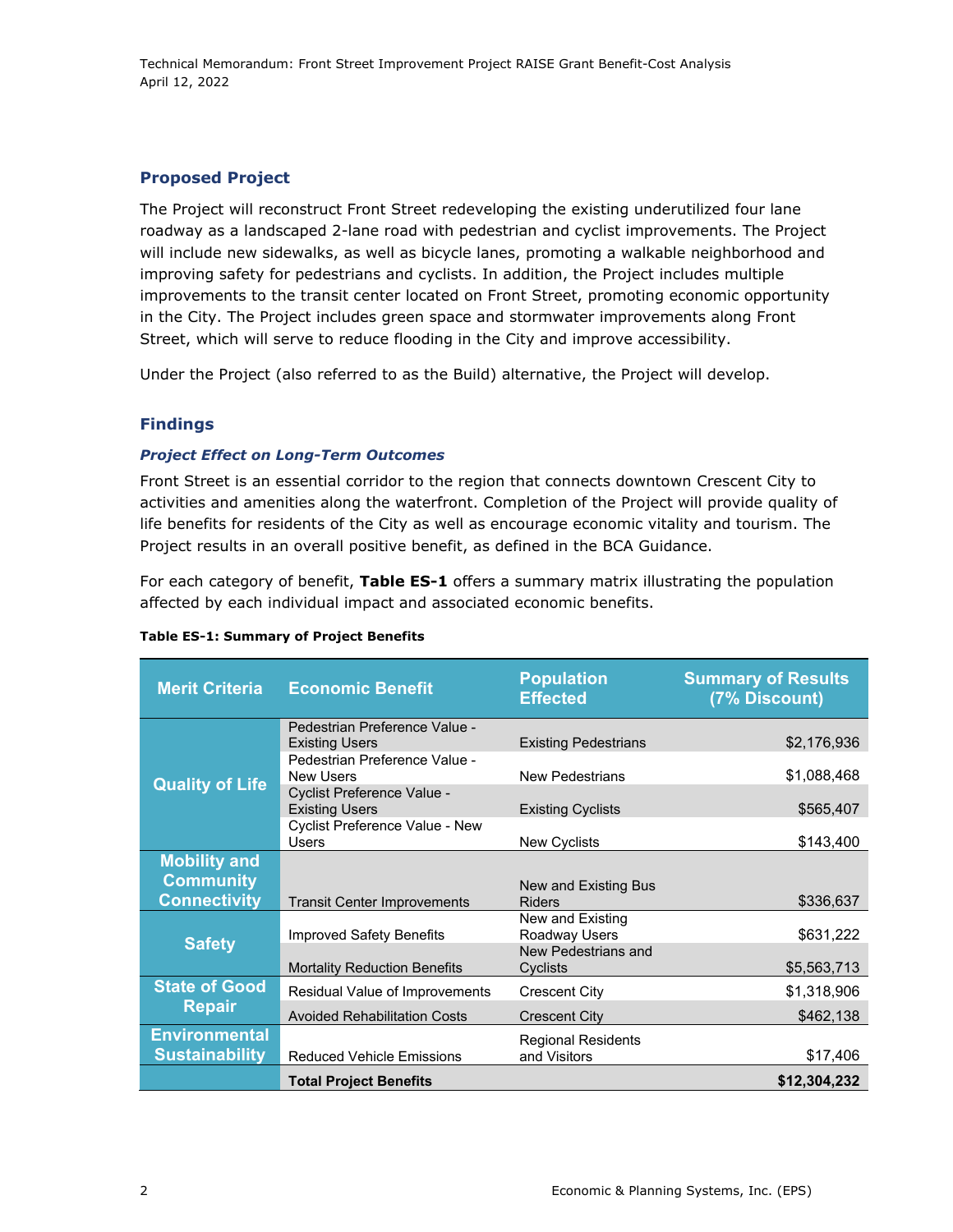The BCA attempts to quantify as many of the economic benefits and costs associated with the Project as is feasible, given available data, information resources, and time. The BCA finds a benefit-to-cost ratio of at least 1.15:1 at a discount factor of 7 percent, as recommended per OMB Circular A-94. Depending on the discount factor applied to the future stream of benefits and costs, this ratio could significantly increase, for example, this ratio rises to 1.70:1 at a discount rate of 3 percent.

As is described further in the section below, it is likely the analysis is conservative in its approach, and further monetization of benefits and costs would reveal a higher benefit-tocost ratio.

# *Sensitivity of Assumptions*

The findings of the BCA are dependent on several key driving assumptions affecting model output. Changing these assumptions will affect the estimates of total costs and total benefits. The model uses assumptions that are as rigorous and specific to local conditions as possible. Sensitivity analyses could be performed by changing many of the assumptions used in the model; however, the model was built using the most conservative of assumptions, and it is assumed the BCA provides an estimate of the minimum benefit-cost ratio that could be achieved.

# **Benefit-Cost Analysis**

The Project is anticipated to be fully operational by 2025. Costs and benefits are estimated for 20 years of Project operations, beginning in 2025 and ending in 2044. The proposed Project analysis results are presented in **Table 1** by benefit and cost category. Benefits and costs are shown undiscounted and discounted using both 7 percent and 3 percent year-end discount factors.

The BCA is intentionally limited and inherently conservative because of these factors:

- In recent years, tourism within the City and the greater Del Norte County has been increasing. As such, it is likely that pedestrian and cyclist estimates included in this analysis would grow over time, resulting in increased pedestrian and cyclist benefits over the analysis period. As no specific analysis of future growth trends has been completed, no growth in pedestrian and cyclist users has been assumed.
- Based on information provided by Redwood Coast Transit, transit ridership has decreased by up to fifty percent due to the COVID 19 pandemic. Transit ridership estimates included in this analysis as provided by Redwood Coast Transit reflect these decreased ridership counts. As the length of time required for transit activity to return to pre-COVID levels is unknown at this time, this BCA does not assume that ridership levels will return to pre-COVID levels during the analysis period.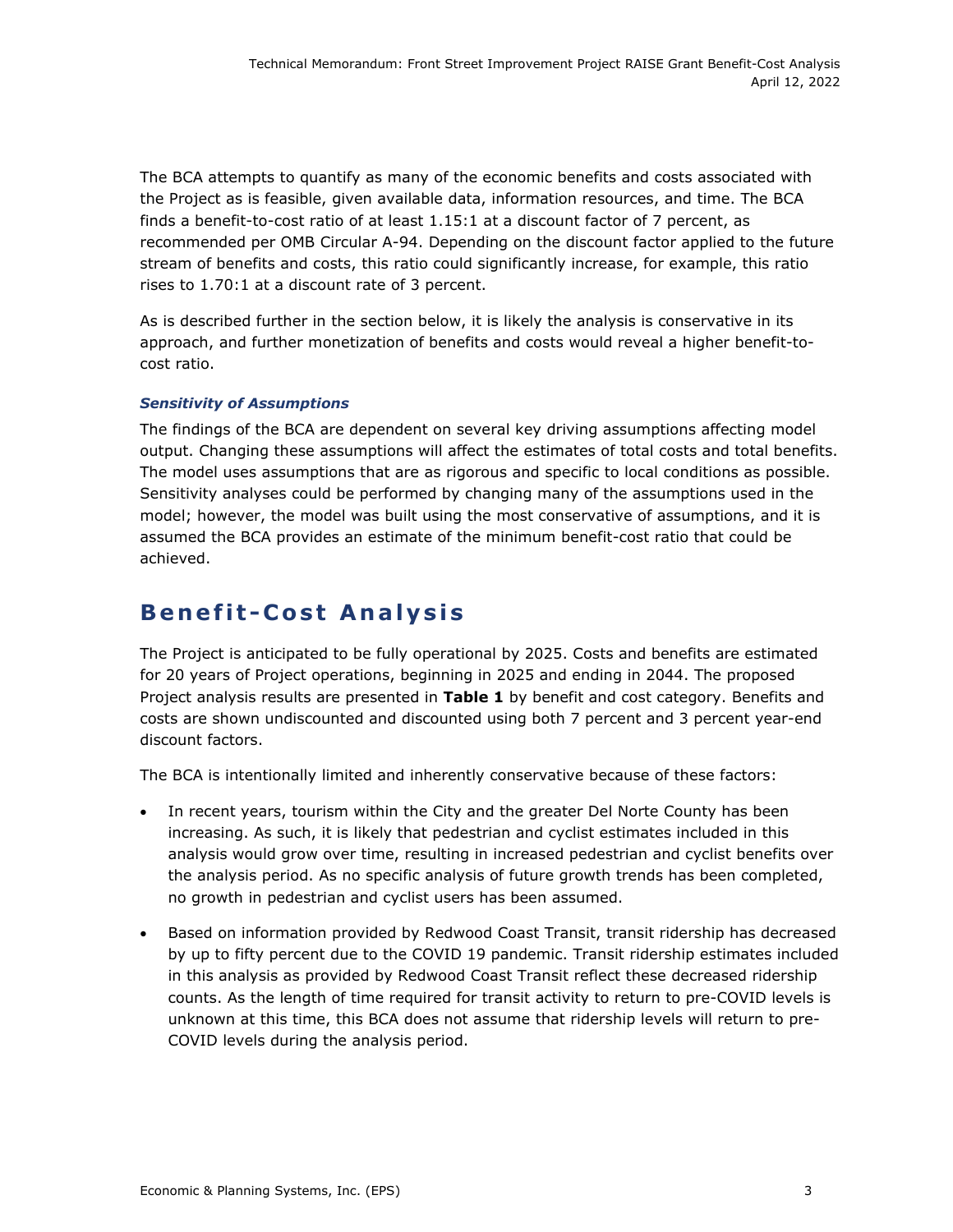Technical Memorandum: Front Street Improvement Project RAISE Grant Benefit-Cost Analysis April 12, 2022

- Project construction is anticipated to occur in two phases with the initial phase being completed in 2023. As such, the majority of project benefits (approximately 70%) could be realized in 2024 prior to completion of the Project. This BCA does not any benefits until completion of the full Project in 2025.
- The Project includes a number of improvements to stormwater facilities and green spaces along the roadway. The primary quantifiable benefit of these improvements would be a decrease in the number of flooding events annually, allowing for bike and pedestrian traffic on rainy days. As the total number of days in which the Project would be accessible is estimated based on local weather patterns, no additional stormwater benefits were estimated to avoid double counting of included pedestrian and cyclist benefits.

The benefit-cost ratio achieved in the analysis is greater than one, even in the absence of potential additional calculations listed above, which are anticipated to increase total net benefits of the Project. It should be noted that many data restrictions could be overcome with additional time to conduct market research needed to support the previously discussed items.

The sections below discuss the methodology used to estimate the benefits and costs associated with the Project. All costs and benefits are reported in 2020 dollars in this analysis unless otherwise stated.

# **Key Assumptions**

The demand forecast used to calculate individual benefit categories varies based on the affected population and is detailed in the discussion of proposed Project benefits below. Listed below is a brief summary of key assumptions used to calculate multiple Project benefits:

- **Estimated Pedestrian and Cyclist Trips.** Estimated facility pedestrian and cyclist trips are the key estimating factor for the user preference and mortality reduction benefits. Existing daily pedestrian and cycle trip estimates were provided by the City based on pedestrian counts conducted in 2018. The proposed Project will provide significant pedestrian and cycle improvements, which will serve existing City residents and visitors. Based on information provided by the City, it is anticipated that existing daily pedestrian counts will increase by 100 percent and cyclist users will increase by 50 percent, due to the improved roadway conditions. To remain conservative, no additional annual growth is assumed beyond this initial increase. **Table 5** shows the estimated existing and new daily pedestrian and cyclist users.
- **Annual Travel Days per Year.** To estimate the total annual pedestrian and cyclist trips along the Project, the daily user counts are multiplied by the total number of travel days per year. Due to the moderate climate of the City, estimates of total travel days per year for pedestrians and cyclists is based on the number of bad weather days that would inhibit pedestrian or bike activity. To remain conservative, this analysis assumes that bad weather days are considered to be any day in which more than 0.25 inches of rain has fallen, consistent with the national weather service's definition of light rain. Per the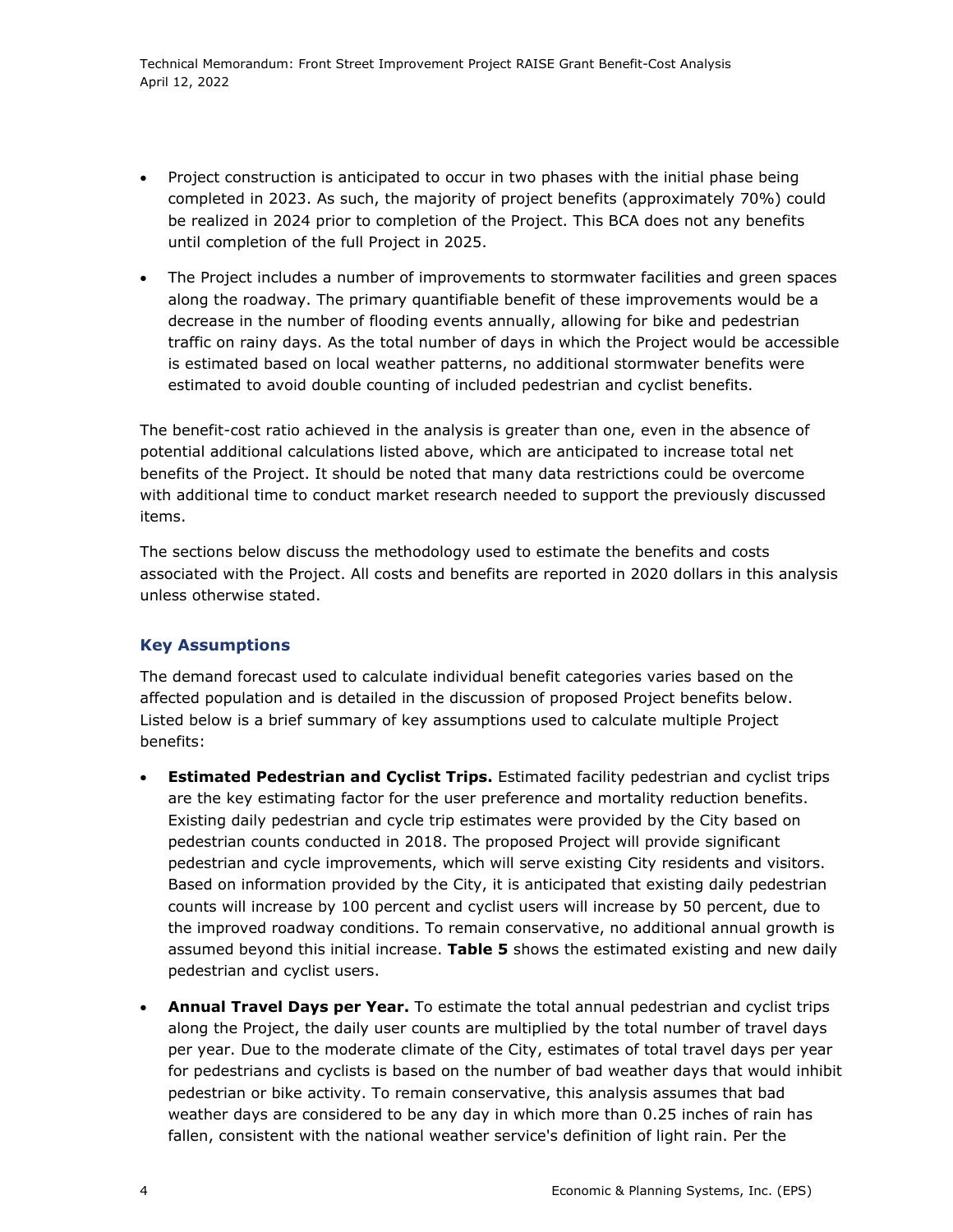National Oceanic and Atmospheric Administration, since 2000, there has been an average of 50 days per year with more than 0.25 inches of rainfall for the City of Crescent City. As such, total annual pedestrian and cyclist users per year are estimated by applying the estimated 300 travel days to the daily pedestrian and cyclist estimates, a conservative estimate of good weather days. **Table 6** shows the estimated annual pedestrian and cyclist user counts.

The sections to follow offer a detailed accounting of the methodological approach to calculating the different benefits generated by the proposed Project as compared to a No Project alternative.

# **Proposed Project Benefits**

Summarized in **Table 1**, this BCA evaluates a variety of benefits generated by the proposed Project. Each category of Project benefit is described below, with benefits reported reflecting the incremental benefit received over the No Build baseline alternative. All numbers reported are in 2020 dollars unless otherwise specified.

# *Pedestrian Preference Value*

If the Project is developed, new sidewalk facilities will be constructed, improving journey quality and increasing safety for existing and new pedestrians along the Project. The BCA Guidance provides a monetized per mile revealed preference benefit for each new foot of sidewalk width that is applied to the total number of miles traveled by pedestrians, annually. The average annual pedestrian trips along the Project are based on average trip counts, as described previously in this report. To estimate the total miles traveled by pedestrians, the Analysis applies a 0.86-mile trip length assumption to the total annual number of pedestrian trips along the Project. This average length of trip assumption is based on the guidelines set forth in the BCA Guidance and is reflective of the average length of a pedestrian trip in the 2017 National Household Travel Survey. For existing users, the full amount of pedestrian preference benefits is assumed. Per the BCA Guidance, the preference benefit value for new users is equal to one-half of the value for existing users.

**Table 2** provides the calculation of the pedestrian preference benefits, as described above.

The total pedestrian preference benefit is estimated at \$5.4 million in undiscounted 2020 dollars and \$2.2 million when discounted using a 7 percent discount factor for existing users.

The total pedestrian preference benefit is estimated at \$2.7 million in undiscounted 2020 dollars and \$1.1 million when discounted using a 7 percent discount factor for new users.

# *Cyclist Preference*

The Project will create access to bicycle facilities that will improve conditions for existing cyclists and will induce new users. The improved bike path benefits will improve journey quality and increase comfort for cyclists along the Project. The BCA Guidance provides a monetized per mile revealed preference benefit that is applied to the total number of miles traveled by cyclists, annually. The average annual cyclist trips along the Project are based on average annual cyclist trip counts, as described previously. To estimate the total miles traveled by cyclists, the Analysis applies a 2.38-mile trip length assumption to the total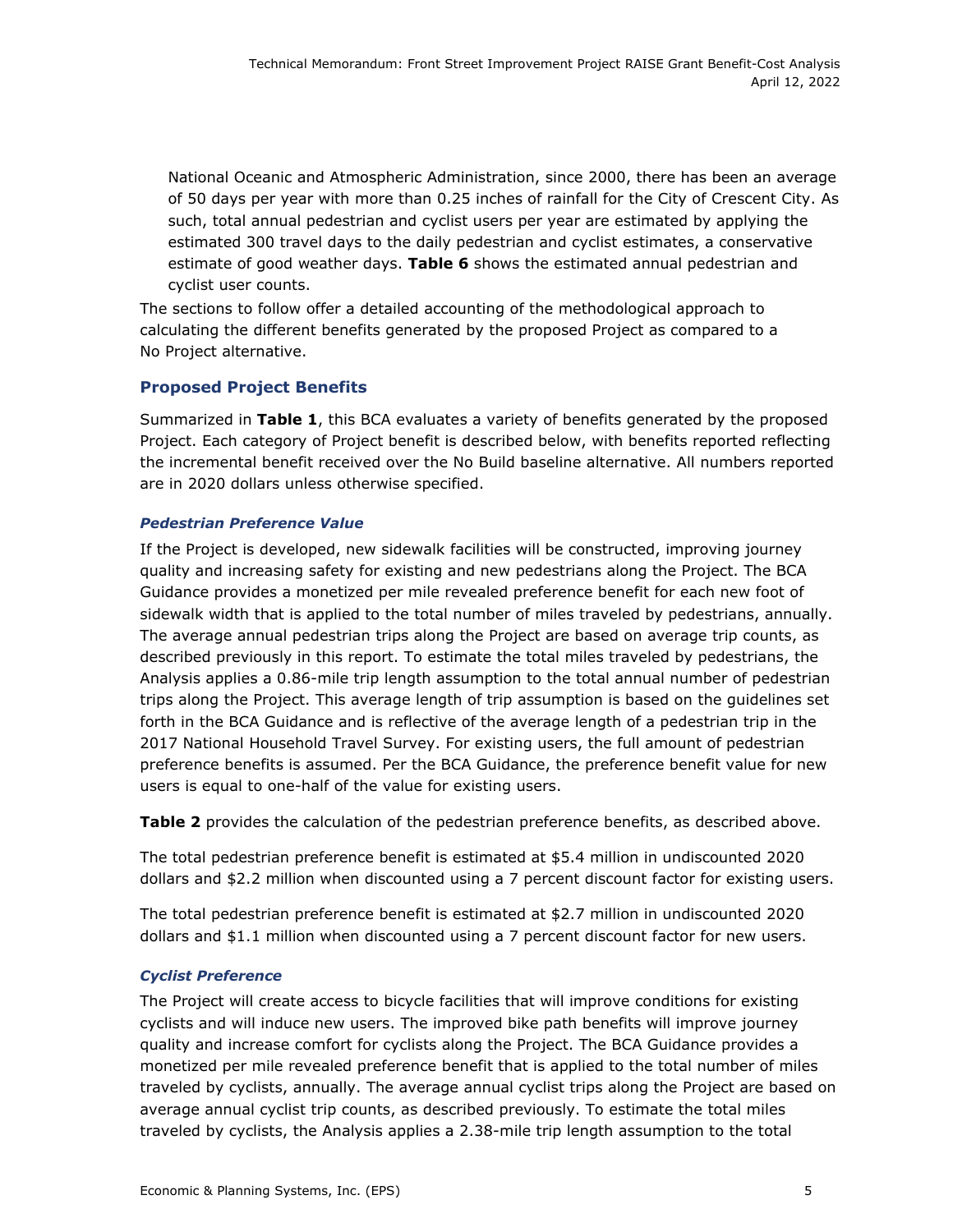annual number of cyclist trips along the Project based on guidelines set forth in the BCA guidance. The average length of trip included is the average length of a cycling trip in the 2017 National Household Travel Survey. This analysis uses the recommended national average length. For existing users, the full amount of cyclist preference benefits is assumed. Per the BCA Guidance, the preference benefit value for new users is equal to one-half of the value for existing users.

**Table 3** provides the calculation of the cyclist preference benefits, as described above.

The total cyclist preference benefit is estimated at \$1.3 million in undiscounted 2020 dollars and \$565,000 when discounted using a 7 percent discount factor for existing users.

The total cyclist preference benefit is estimated at \$355,000 in undiscounted 2020 dollars and \$143,000 when discounted using a 7 percent discount factor for new users.

# *Pedestrian and Cyclist Mortality Reduction Benefit*

A portion of new pedestrians and cyclists anticipated to use the Project will be transitioning to active transportation modes from inactive methods of travel, such as car or bus travel. The shift to more active transportation methods improves user health and decreases mortality. The BCA guidance provides a monetization value for mortality reduction per induced pedestrian or cyclist trip to be applied to users 20-74 years of age for pedestrian users and 20-64 years of age for cyclists. To estimate the total number of new pedestrian and cyclist users anticipated to have shifted from non-active transportation modes, the Analysis applies an 89 percent factor, based on national averages, as provided by the BCA Guidance. Similarly, the percentage of users anticipate to fall within the required age range is based on national averages of 68 percent and 59 percent, as provided in the BCA Guidance. The mortality reduction is benefit is applied only to new users and as such, all estimated benefits are adjusted by 50 percent, as dictated by the BCA Guidance.

**Table 4** provides the calculation of the mortality reduction benefits, as described above.

The total mortality reduction benefit is estimated at \$13.8 million in undiscounted 2020 dollars and \$5.6 million when discounted using a 7 percent discount factor.

# *Transit Station Improvement Benefits*

The Project will improve the transit stop located on Front Street, supporting improved mobility and connectivity. The transit station improvements include a number of benefits that will improve quality of life for bus riders within the City. Similar to pedestrian and cyclist preference benefits described above, the BCA Guidance provides monetized preference values for various transit station improvements to be applied to total annual trip estimates to estimate to arrive at an annual transit station improvement benefit. Based on the following improvements included in the Project, it is estimated that the preference value of transit station improvements is \$2.67 per trip:

- Clocks
- Electronic Real-Time Information Displays
- Information/Emergency Button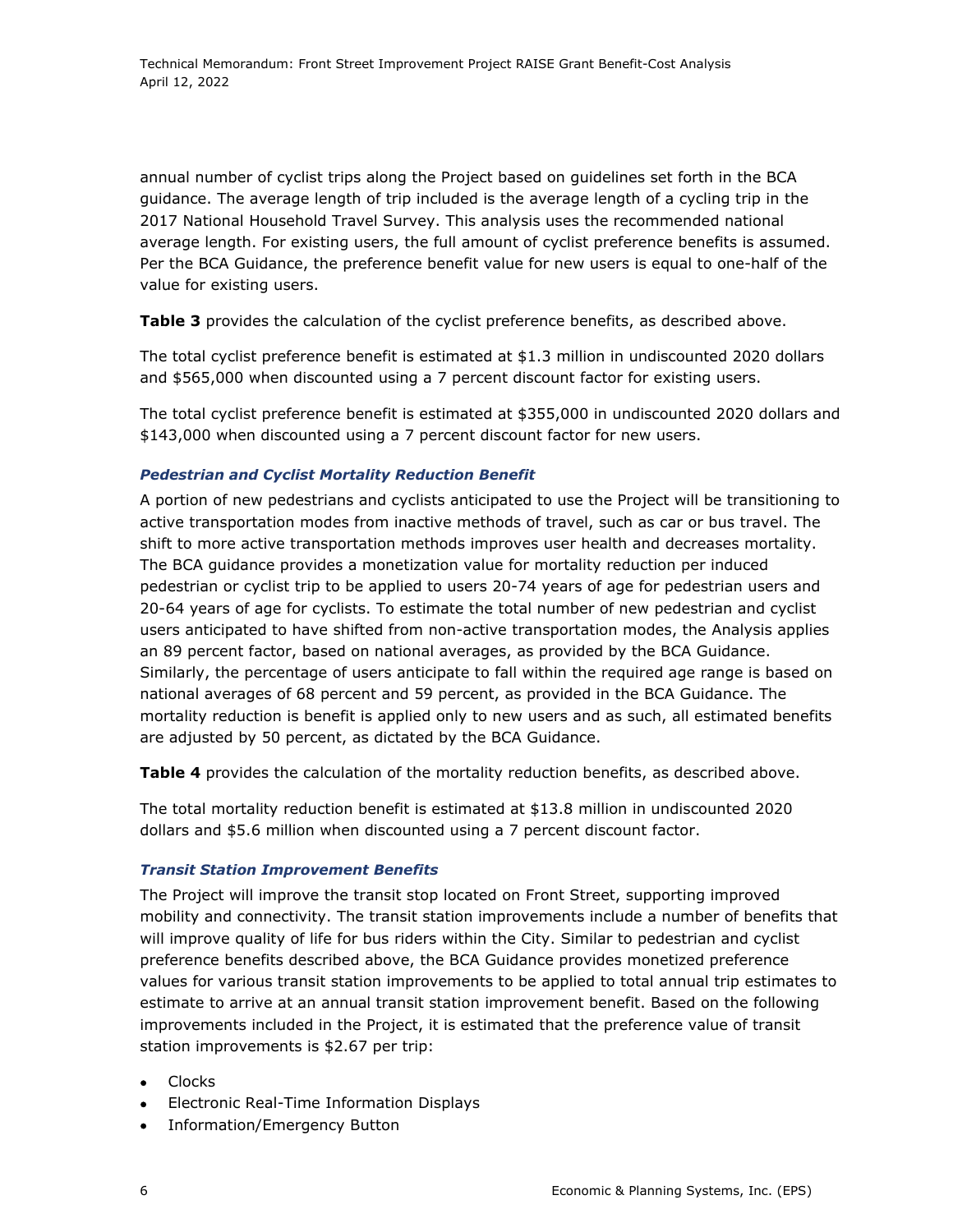- Platform/Stop Seating Availability
- Platform/Stop Weather Protection
- Restroom Availability
- Retail/Food Outlet Availability
- Staff Availability
- Step-Free Access to Station/Stop
- Step-Free Access to Vehicle
- Surveillance Cameras
- Temperature Controlled Environment
- **•** Ticket Machines
- Timetables

Bus ridership estimates include only those bus riders that access the local bus system via the cultural center transit stop. Ridership estimates are conservative estimates based on automatic vehicle location data provided by Redwood Coast Transit. Current ridership estimates are approximately 50 percent of typical estimates as the impacts of the COVID 19 pandemic continue to effect transit ridership. To remain conservative, this analysis assumes current levels of ridership throughout the life of the analysis and does not make adjustments to account for the eventual return to pre-COVID conditions. Bus transit days per year are estimated as all days, excluding Sundays. Transit station improvement benefits are estimated by applying the \$2.67 preference value to total annual ridership estimates.

Table 7 provides the calculation of the transit station benefits, as described above.

The total transit center benefit is estimated at \$833,000 in undiscounted 2020 dollars and \$337,000 when discounted using a 7 percent discount factor.

# *Avoided Rehabilitation Costs*

Existing roadway facilities along the project are beyond their useful life and are in very poor condition, with PASER road ratings of less than 4. Development of the Project would allow for avoided roadway rehabilitation costs. There has not been an assessment of required roadway maintenance costs for the existing roadway completed prior to completion of this BCA. To estimate the potential rehabilitation costs, this analysis applies a maintenance per square yard estimate of \$54, based on the Pavement Condition Report for the Sacramento region completed by the California Department of Transportation. This level of roadway maintenance cost is a conservative assessment as the cost reflects the construction costs to rehabilitate a roadway in poor/fair condition and the existing facility would most likely incur greater costs due to its very poor rating. To remain conservative, the BCA assumes only a one-time cost will be incurred and no further maintenance to the existing road is assumed following the initial remediation. Estimates of the benefits related to avoided rehabilitation costs are computed in **Table 8**.

At the end of the analysis period, the estimated avoided rehabilitation cost benefit is \$648,000 in undiscounted 2020 dollars and \$462,000 when applying a 7 percent discount factor.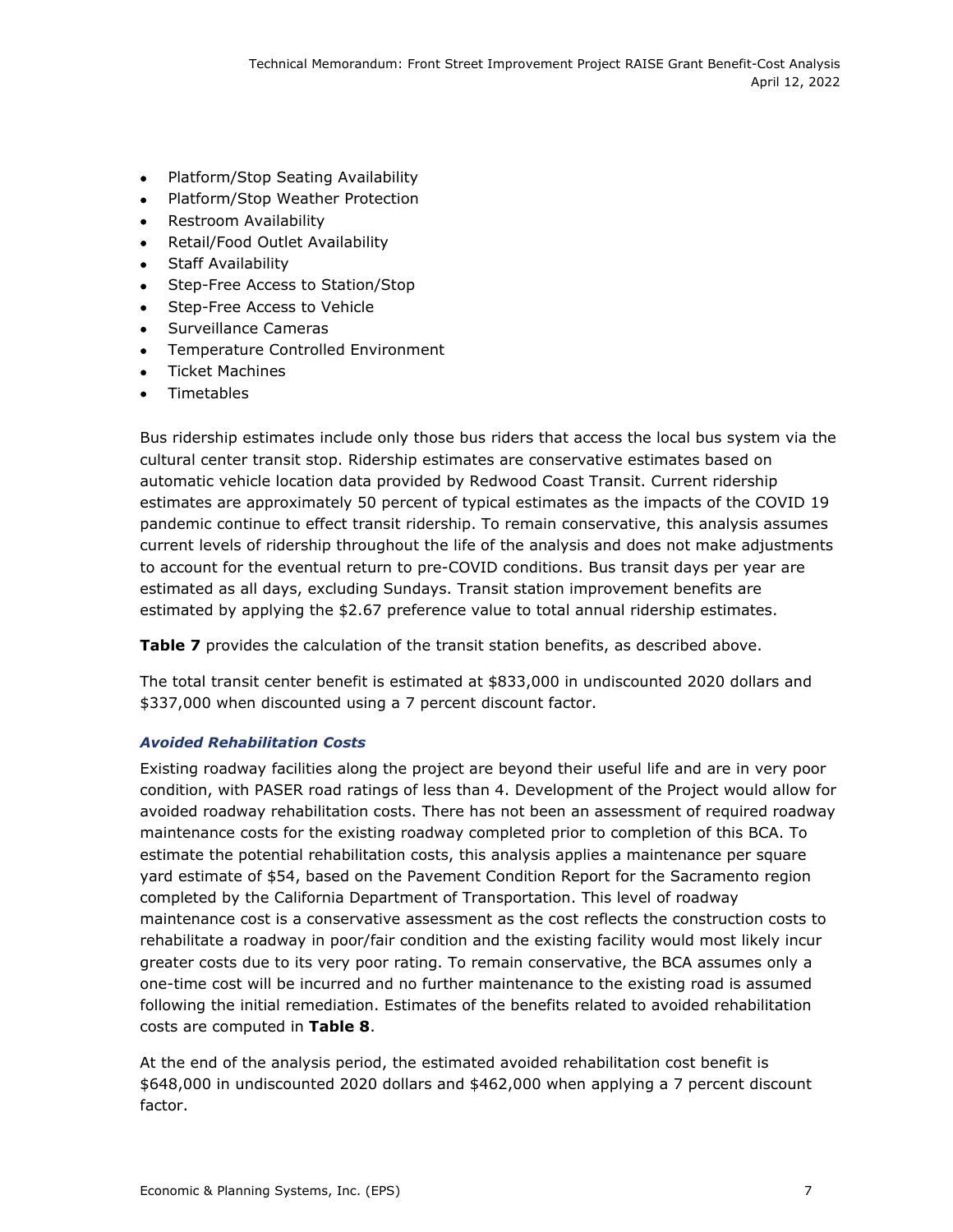# *Residual Value of Improvements*

Because the Project improvements are expected to have a useful life beyond the analysis timeframe, the residual value of the improvements is included as a Project benefit, computed in **Table 9**. The value of the Project improvements is apportioned over the identified useful life using a straight-line depreciation approach. The residual value of the improvements is calculated by subtracting accumulated depreciation at the end of the analysis period from the original Project cost.

At the end of the analysis period, the estimated residual value of the improvements is \$6.7 million in undiscounted 2020 dollars and \$1.3 million when applying a 7 percent discount factor.

# *Improved Safety Benefit*

The proposed improvements will increase safety throughout the Project, reducing collisions. Before Project development, 5 collision incidents were reported along the Project roadway, 3 injury accidents and 2 property damage incidents. The Federal Highway Administration's Crash Modification Factors Clearinghouse provides "crash reduction factors" that reflect the percentage reduction in accident rates resulting from a wide range of roadway modifications. The reduction of a 4-lane cross-section to three lanes reduces all types of accidents by 47 percent. There is no additional benefit estimated for further reduction to two lanes.

Using the methodology as defined in the BCA Guidance, the annual incident reduction was multiplied by the monetized unit value for KABCO level A crash for incidents resulting in injury, and KABCO level O (No Injury) benefits for property damage incidents.

The total safety benefit is estimated at \$1.6 million in undiscounted 2020 dollars and \$631,000 when discounted using a 7 percent discount factor. **Table 10** details the safety benefit calculations.

# *Reduction in Vehicle Emissions*

A mode shift from non-active transportation methods to pedestrian and cyclist facilities will result in a decrease in vehicle trips and vehicle miles traveled, resulting in fewer vehicle emissions. To estimate the vehicle trip reduction, a per vehicle estimate of 1.67 average passengers was applied to the total induced pedestrian and cyclist users. Total vehicle mile reduction is estimated by applying the total roadway length to total annual trip reductions. Reduced vehicle miles traveled will result in a decrease in emissions, creating an external benefit for all regional residents and visitors. Emissions reductions were estimated using the parameter data included in the California Active Transportation Benefit/Cost Analysis Model (Cal-B/C AT) Version 8.1 as provided by the California Department of Transportation. Annual benefit per unit applied to the estimated annual change in metric tons of emissions is based on monetized benefit factors included in the BCA Guidance. The benefit related to the reductions of annual emissions is computed in **Tables 11** and **12**.

The total value of the benefit related to vehicle emissions is estimated at \$43,000 in undiscounted 2020 dollars and negative \$17,000 when discounted using a 7 percent discount factor.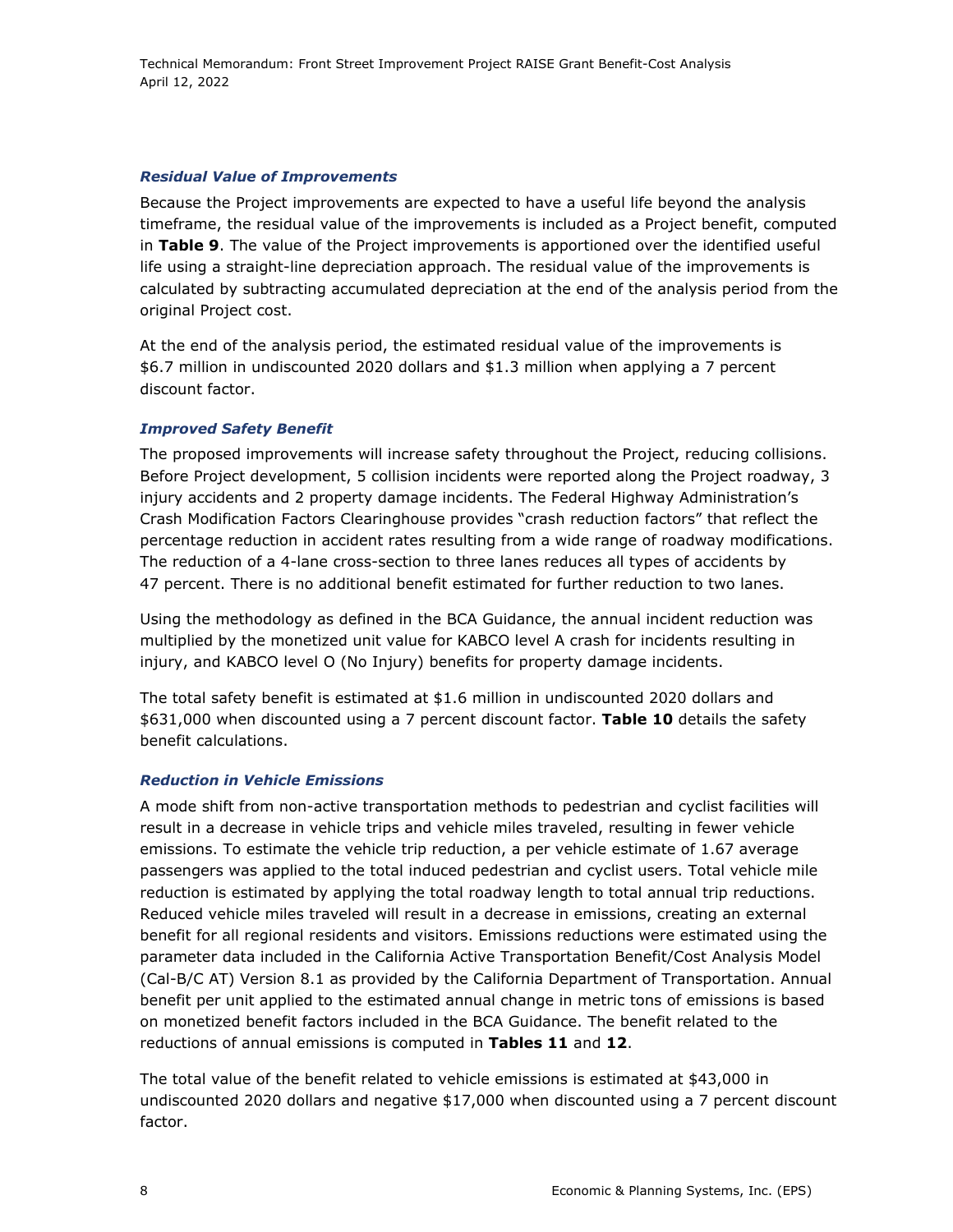# **Proposed Project Costs**

Project costs consist of the one-time construction costs of the Project and the ongoing operations and maintenance costs incurred to maintain the new roadway. As with the benefits of the Project, only costs that are particular to this Project (such that this Project demonstrates independent utility) are included in the BCA. **Table 13** summarizes the total construction costs for the Project, which are estimated to total approximately \$13.4 million in 2020 dollars. It is assumed that these costs will be distributed over a 2-year construction period (2023-2024).

**Table 14** summarizes the anticipated operation and maintenance costs throughout the analysis period. It is anticipated that the Project will require slurry seal maintenance every 7 years and a full overlay in Year 21. As this analysis encompasses the first 20 years of Project operations, slurry seal repair is assumed to happen twice during the BCA time period, and no overlay repair and maintenance is assumed.

The total estimated Project cost is \$13.9 million in undiscounted 2020 dollars and \$10.7 million when applying a 7 percent discount factor.

# **BCA Conclusions**

Construction of the Project will generate benefits totaling \$33.4 million in undiscounted 2020 dollars and \$12.3 million using a 7 percent discount factor. Total Project costs, inclusive of operations and maintenance, amount to approximately \$13.9 million in undiscounted 2020 dollars, and \$10.7 million using a 7 percent discount factor.

After applying the 7 percent discount factor to both Project benefits and costs, the Project generates a BCA ratio of 1.15:1. When applying the 3 percent discount factor, this ratio increases to 1.70:1. Because of the conservative nature of the benefits calculated in this analysis, it is anticipated that this ratio reflects the lower bounds of the achievable benefit:cost ratio and monetization of additional benefits would result in improved outcomes over this baseline.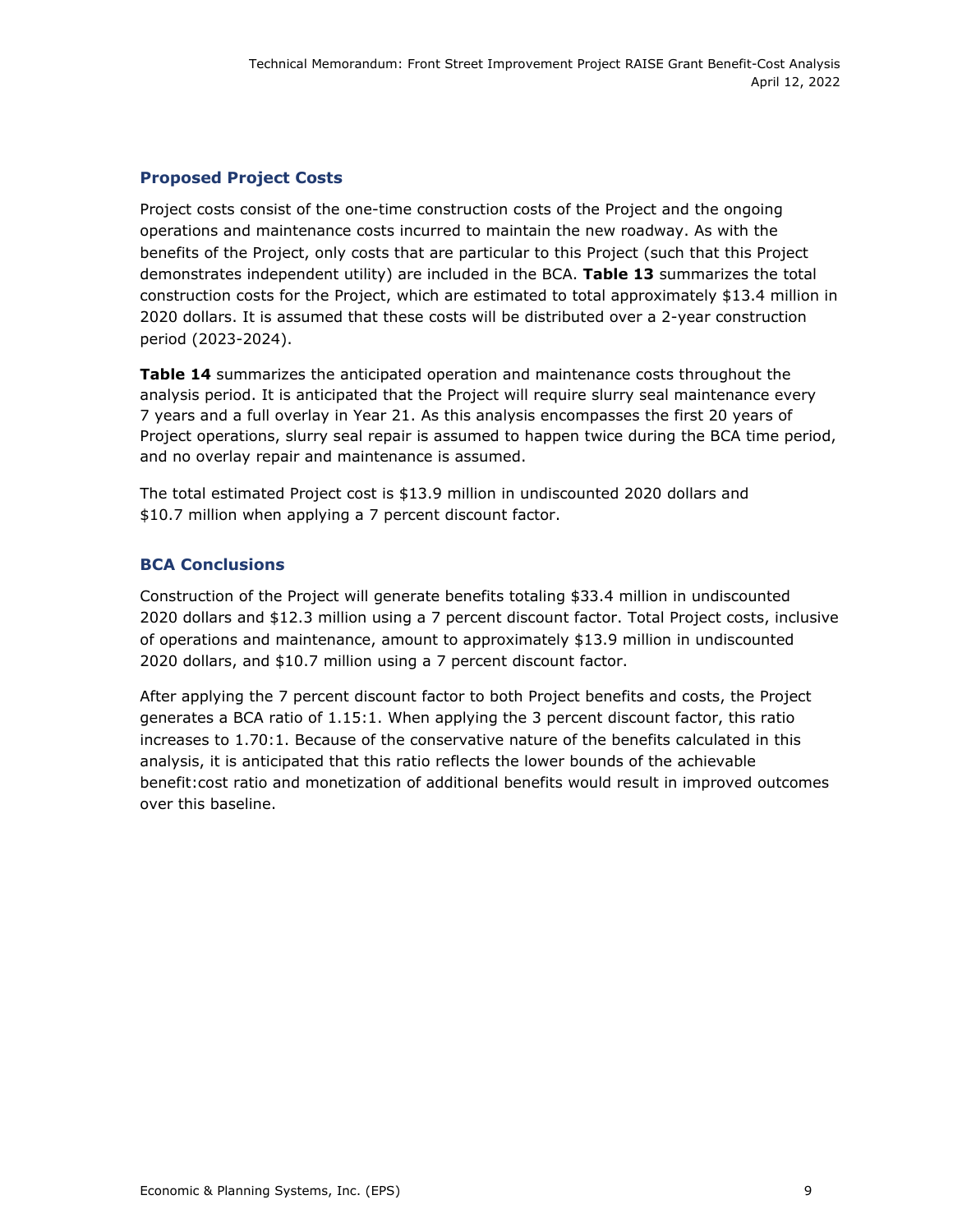# List of Tables

| Table 1  |                                                      |
|----------|------------------------------------------------------|
| Table 2  |                                                      |
| Table 3  |                                                      |
| Table 4  | Annual Pedestrian and Cyclist Mortality Benefits  14 |
| Table 5  |                                                      |
| Table 6  |                                                      |
| Table 7  | Average Daily and Annual Bus Ridership Estimates  17 |
| Table 8  |                                                      |
| Table 9  |                                                      |
| Table 10 |                                                      |
| Table 11 |                                                      |
| Table 12 |                                                      |
| Table 13 |                                                      |
| Table 14 |                                                      |
| Table 15 |                                                      |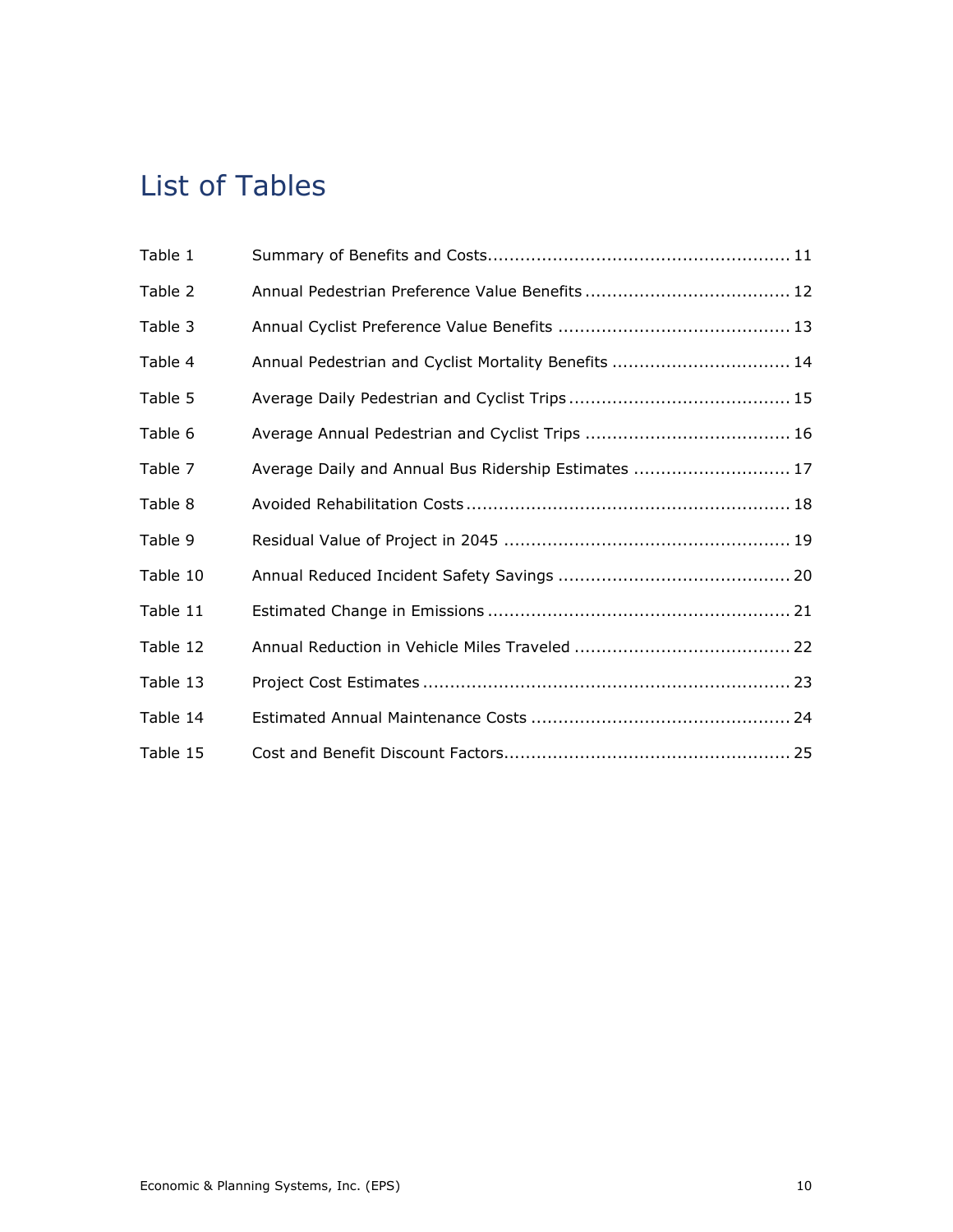### **Table 1 Crescent City Front Street Improvement Project Benefit Cost Analysis Summary of Benefits and Costs**

*summ*

Source: EPS

|                                               |                        |                                                              |                                                         |                                                           |                                                      |                                           | <b>PROJECT BENEFITS</b>               |                                      |                                       |                                    |                                 |                          |              |                                                                     |              |                                     |              |                                     |              |
|-----------------------------------------------|------------------------|--------------------------------------------------------------|---------------------------------------------------------|-----------------------------------------------------------|------------------------------------------------------|-------------------------------------------|---------------------------------------|--------------------------------------|---------------------------------------|------------------------------------|---------------------------------|--------------------------|--------------|---------------------------------------------------------------------|--------------|-------------------------------------|--------------|-------------------------------------|--------------|
| Year                                          | <b>Project</b><br>Year | Pedestrian<br>Preference<br>Value -<br><b>Existing Users</b> | Pedestrian<br>Preference<br>Value -<br><b>New Users</b> | Cyclist<br>Preference<br>Value -<br><b>Existing Users</b> | Cyclist<br>Preference<br>Value -<br><b>New Users</b> | Mortality<br>Reduction<br><b>Benefits</b> | <b>Transit Center</b><br>Improvements | Residual<br>Value of<br>Improvements | Improved<br>Safety<br><b>Benefits</b> | Avoided<br>Rehabilitation<br>Costs | Reduced<br>Vehicle<br>Emissions | Total<br><b>Benefits</b> | Construction | <b>PROJECT COSTS</b><br>Operations and Total Project<br>Maintenance | Costs        | Discounted at 7%<br><b>Benefits</b> | Costs        | Discounted at 3%<br><b>Benefits</b> | Costs        |
|                                               |                        |                                                              |                                                         |                                                           |                                                      |                                           |                                       |                                      |                                       |                                    |                                 |                          |              |                                                                     |              |                                     |              |                                     |              |
| <b>Table Reference:</b>                       |                        | Table 3                                                      | Table 3                                                 | Table 2                                                   | Table 2                                              | Table 4                                   | Table 7                               | Table 9                              | Table 10                              | Table 8                            | Table 11                        |                          | Table 13     | Table 14                                                            |              |                                     |              |                                     |              |
| 2020                                          | $\mathbf 0$            | \$0                                                          | \$0                                                     | \$0                                                       | \$0                                                  | \$0                                       | \$0                                   | \$0                                  | \$0                                   | \$0                                | \$0                             | \$0                      | \$0          | \$0                                                                 | \$0          | \$0                                 | \$0          | \$0                                 | \$0          |
| 2021                                          |                        | \$0                                                          | \$0                                                     | \$0                                                       | \$0                                                  | \$0                                       | \$0                                   | \$0                                  | \$0                                   | \$0                                | \$0                             | \$0                      | \$0          | \$0                                                                 | \$0          | \$0                                 | \$0          | \$0                                 | \$0          |
| 2022                                          | 2                      | \$0                                                          | \$0                                                     | \$0                                                       | \$0                                                  | \$0                                       | \$0                                   | \$0                                  | \$0                                   | \$0                                | \$0                             | \$0                      | \$0          | \$0                                                                 | \$0          | \$0                                 | \$0          | \$0                                 | \$0          |
| 2023                                          | 3                      | \$0                                                          | \$0                                                     | \$0                                                       | \$0                                                  | \$0                                       | \$0                                   | \$0                                  | \$0                                   | \$0                                | \$0                             | \$0                      | \$6,166,200  | \$0                                                                 | \$6,166,200  | \$0                                 | \$5,033,456  | \$0                                 | \$5,642,947  |
| 2024                                          |                        | \$0                                                          | \$0                                                     | \$0                                                       | \$0                                                  | \$0                                       | \$0                                   | \$0                                  | \$0                                   | \$0                                | \$0                             | \$0                      | \$7,213,747  | \$0                                                                 | \$7,213,747  | \$0                                 | \$5,503,333  | \$0                                 | \$6,409,320  |
| 2025                                          | 5                      | \$269,352                                                    | \$134,676                                               | \$69,958                                                  | \$17,743                                             | \$688,397                                 | \$41,652                              | \$0                                  | \$78,101                              | \$648,173                          | \$2,154                         | \$1,950,206              | \$0          | \$0                                                                 | \$0          | \$1,390,470                         | \$0          | \$1,682,264                         | \$0          |
| 2026                                          | 6                      | \$269,352                                                    | \$134,676                                               | \$69,958                                                  | \$17,743                                             | \$688,397                                 | \$41,652                              | \$0                                  | \$78,101                              | \$0                                | \$2,154                         | \$1,302,033              | \$0          | \$0                                                                 | \$0          | \$867,599                           | \$0          | \$1,090,432                         | \$0          |
| 2027                                          | $\overline{7}$         | \$269,352                                                    | \$134,676                                               | \$69,958                                                  | \$17,743                                             | \$688,397                                 | \$41,652                              | \$0                                  | \$78,101                              | \$0                                | \$2,154                         | \$1,302,033              | \$0          | \$0                                                                 | \$0          | \$810,841                           | \$0          | \$1,058,672                         | \$0          |
| 2028                                          | 8                      | \$269,352                                                    | \$134,676                                               | \$69,958                                                  | \$17,743                                             | \$688,397                                 | \$41,652                              | \$0                                  | \$78,101                              | \$0                                | \$2,154                         | \$1,302,033              | \$0          | \$0                                                                 | \$0          | \$757,795                           | \$0          | \$1,027,837                         | \$0          |
| 2029                                          | 9                      | \$269,352                                                    | \$134,676                                               | \$69,958                                                  | \$17,743                                             | \$688,397                                 | \$41,652                              | \$0                                  | \$78,101                              | \$0                                | \$2,154                         | \$1,302,033              | \$0          | \$19,000                                                            | \$19,000     | \$708,220                           | \$10,335     | \$997,900                           | \$14,562     |
| 2030                                          | 10                     | \$269,352                                                    | \$134,676                                               | \$69,958                                                  | \$17,743                                             | \$688,397                                 | \$41,652                              | \$0                                  | \$78,101                              | \$0                                | \$2,154                         | \$1,302,033              | \$0          | \$0                                                                 | \$0          | \$661,887                           | \$0          | \$968,835                           | \$0          |
| 2031                                          | 11                     | \$269,352                                                    | \$134,676                                               | \$69,958                                                  | \$17,743                                             | \$688,397                                 | \$41,652                              | \$0                                  | \$78,101                              | \$0                                | \$2,154                         | \$1,302,033              | \$0          | \$22,000                                                            | \$22,000     | \$618,586                           | \$10,452     | \$940,616                           | \$15,893     |
| 2032                                          | 12                     | \$269,352                                                    | \$134,676                                               | \$69,958                                                  | \$17,743                                             | \$688,397                                 | \$41,652                              | \$0                                  | \$78,101                              | \$0                                | \$2,154                         | \$1,302,033              | \$0          | \$0                                                                 | \$0          | \$578,118                           | \$0          | \$913,220                           | \$0          |
| 2033                                          | 13                     | \$269,352                                                    | \$134,676                                               | \$69,958                                                  | \$17,743                                             | \$688,397                                 | \$41,652                              | \$0                                  | \$78,101                              | \$0                                | \$2,154                         | \$1,302,033              | \$0          | \$19,000                                                            | \$19,000     | \$540,297                           | \$7,884      | \$886,621                           | \$12,938     |
| 2034                                          | 14                     | \$269,352                                                    | \$134,676                                               | \$69,958                                                  | \$17,743                                             | \$688,397                                 | \$41,652                              | \$0                                  | \$78,101                              | \$0                                | \$2,154                         | \$1,302,033              | \$0          | \$0                                                                 | \$0          | \$504,951                           | \$0          | \$860,797                           | \$0          |
| 2035                                          | 15                     | \$269,352                                                    | \$134,676                                               | \$69,958                                                  | \$17,743                                             | \$688,397                                 | \$41,652                              | \$0                                  | \$78,101                              | \$0                                | \$2,154                         | \$1,302,033              | \$0          | \$0                                                                 | \$0          | \$471,917                           | \$0          | \$835,725                           | \$0          |
| 2036                                          | 16                     | \$269,352                                                    | \$134,676                                               | \$69,958                                                  | \$17,743                                             | \$688,397                                 | \$41,652                              | \$0                                  | \$78,101                              | \$0                                | \$2,154                         | \$1,302,033              | \$0          | \$0                                                                 | \$0          | \$441,044                           | \$0          | \$811,384                           | \$0          |
| 2037                                          | 17                     | \$269,352                                                    | \$134,676                                               | \$69,958                                                  | \$17,743                                             | \$688,397                                 | \$41,652                              | \$0                                  | \$78,101                              | \$0                                | \$2,154                         | \$1,302,033              | \$0          | \$427,500                                                           | \$427,500    | \$412,190                           | \$135,336    | \$787,751                           | \$258,645    |
| 2038                                          | 18                     | \$269,352                                                    | \$134,676                                               | \$69,958                                                  | \$17,743                                             | \$688,397                                 | \$41,652                              | \$0                                  | \$78,101                              | \$0                                | \$2,154                         | \$1,302,033              | \$0          | \$0                                                                 | \$0          | \$385,225                           | \$0          | \$764,807                           | \$0          |
| 2039                                          | 19                     | \$269,352                                                    | \$134,676                                               | \$69,958                                                  | \$17,743                                             | \$688,397                                 | \$41,652                              | \$0                                  | \$78,101                              | \$0                                | \$2,154                         | \$1,302,033              | \$0          | \$0                                                                 | \$0          | \$360,023                           | \$0          | \$742,531                           | \$0          |
| 2040                                          | 20                     | \$269,352                                                    | \$134,676                                               | \$69,958                                                  | \$17,743                                             | \$688,397                                 | \$41,652                              | \$0                                  | \$78,101                              | \$0                                | \$2,154                         | \$1,302,033              | \$0          | \$0                                                                 | \$0          | \$336,470                           | \$0          | \$720,904                           | \$0          |
| 2041                                          | 21                     | \$269,352                                                    | \$134,676                                               | \$69,958                                                  | \$17,743                                             | \$688,397                                 | \$41,652                              | \$0                                  | \$78,101                              | \$0                                | \$2,154                         | \$1,302,033              | \$0          | \$19,000                                                            | \$19,000     | \$314,458                           | \$4,589      | \$699,907                           | \$10,213     |
| 2042                                          | 22                     | \$269,352                                                    | \$134,676                                               | \$69,958                                                  | \$17,743                                             | \$688,397                                 | \$41,652                              | \$0                                  | \$78,101                              | \$0                                | \$2,154                         | \$1,302,033              | \$0          | \$0                                                                 | \$0          | \$293,886                           | \$0          | \$679,521                           | \$0          |
| 2043                                          | 23                     | \$269,352                                                    | \$134,676                                               | \$69,958                                                  | \$17,743                                             | \$688,397                                 | \$41,652                              | \$0                                  | \$78,101                              | \$0                                | \$2,154                         | \$1,302,033              | \$0          | \$22,000                                                            | \$22,000     | \$274,660                           | \$4,641      | \$659,729                           | \$11,147     |
| 2044                                          | 24                     | \$269,352                                                    | \$134,676                                               | \$69,958                                                  | \$17,743                                             | \$688,397                                 | \$41,652                              | \$6,689,974                          | \$78,101                              | \$0                                | \$2,154                         | \$7,992,006              | \$0          | \$0                                                                 | \$0          | \$1,575,597                         | \$0          | \$3,931,537                         | \$0          |
| <b>Total</b>                                  |                        | \$5,387,040                                                  | \$2,693,520                                             | \$1,399,154                                               | \$354,858                                            | \$13,767,949                              | \$833,040                             | \$6,689,974                          | \$1,562,020                           | \$648,173                          | \$43,073                        | \$33,378,801             | \$13,379,947 | \$528,500                                                           | \$13,908,447 | \$12,304,232                        | \$10,710,025 | \$21,060,989                        | \$12,375,666 |
| <b>Discounted Total</b><br>(7% discount rate) |                        | \$2,176,936                                                  | \$1,088,468                                             | \$565,407                                                 | \$143,400                                            | \$5,563,713                               | \$336,637                             | \$1,318,906                          | \$631,222                             | \$462,138                          | \$17.406                        | \$12,304,232             | \$10,536,789 | \$173,236                                                           | \$10,710,025 |                                     |              |                                     |              |
| <b>Benefit to Cost Ratio</b>                  |                        |                                                              |                                                         |                                                           |                                                      |                                           |                                       |                                      |                                       |                                    |                                 |                          |              |                                                                     |              |                                     | 1.15         |                                     | 1.70         |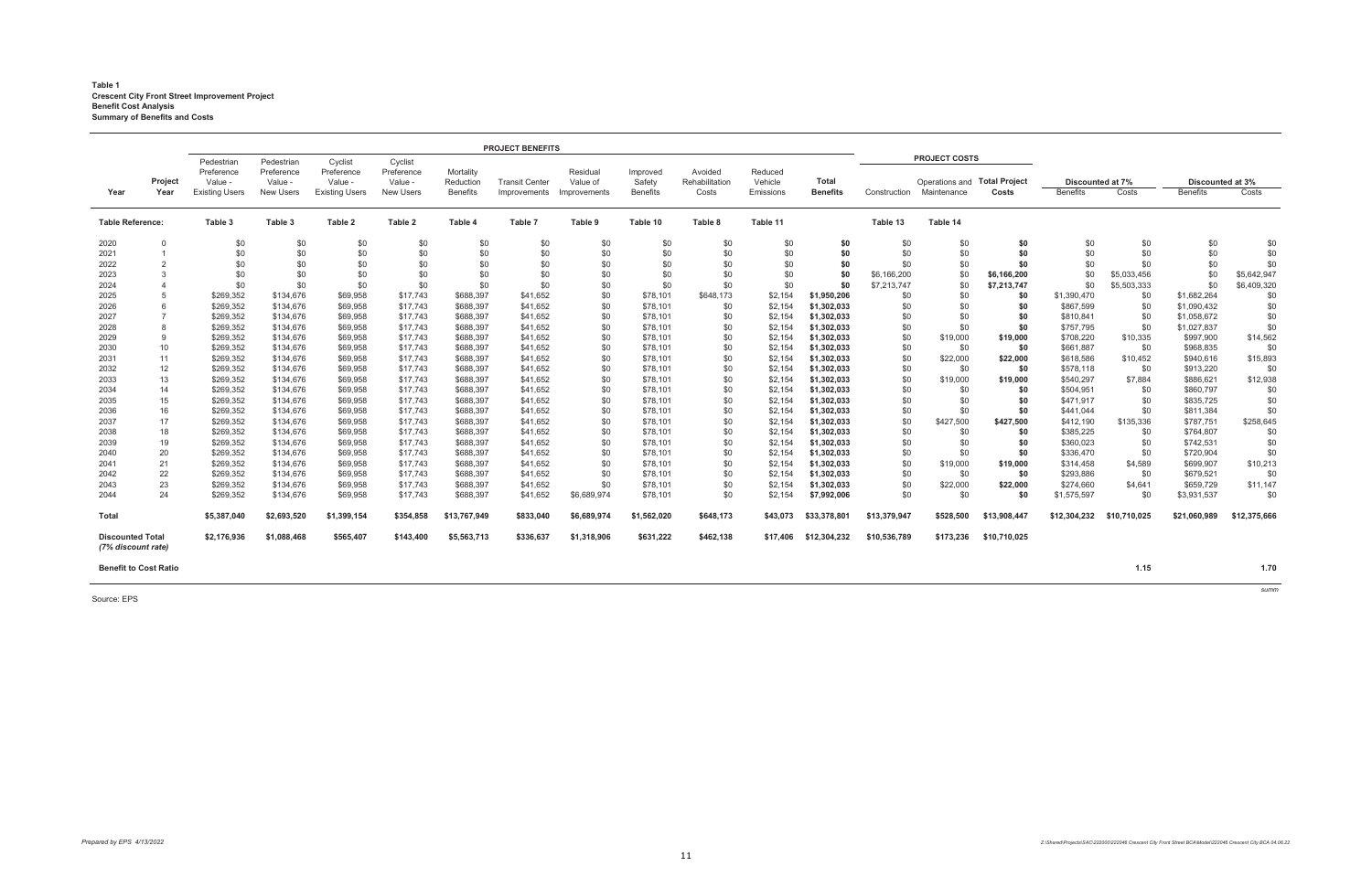#### **Table 2 Crescent City Front Street Improvement Project Benefit Cost Analysis Annual Pedestrian Preference Value Benefits**

|                                                                             |                    |              | <b>Existing Users</b> |              | <b>New Users</b> | <b>Total</b> |            |
|-----------------------------------------------------------------------------|--------------------|--------------|-----------------------|--------------|------------------|--------------|------------|
|                                                                             |                    |              | Monetized             |              | Monetized        |              | Monetized  |
|                                                                             |                    | Annual       | Preference            | Annual       | Preference       | Annual       | Preference |
| Year                                                                        | <b>Assumptions</b> | <b>Trips</b> | Value                 | <b>Trips</b> | Value            | <b>Trips</b> | Value      |
| Average Sidewalk/Bike Lane Width                                            | 10 Feet            |              |                       |              |                  |              |            |
| Average Length of Walking Trip [1]                                          | 0.86 Miles         |              |                       |              |                  |              |            |
| Preference Value of Expanded Sidewalk [2] \$0.10 per foot of width per mile |                    |              |                       |              |                  |              |            |
| <b>Adjustment for New Users [3]</b>                                         | 50%                |              |                       |              |                  |              |            |
| 2021                                                                        |                    | $\mathbf 0$  | \$0                   | $\mathbf 0$  | \$0              | $\pmb{0}$    | \$0        |
| 2022                                                                        |                    | $\mathbf 0$  | \$0                   | $\mathbf 0$  | \$0              | $\mathbf 0$  | \$0        |
| 2023                                                                        |                    | $\mathbf 0$  | \$0                   | $\mathbf 0$  | \$0              | $\Omega$     | \$0        |
| 2024 [4]                                                                    |                    | $\Omega$     | \$0                   | $\Omega$     | \$0              | $\Omega$     | \$0        |
| 2025                                                                        |                    | 313,200      | \$269,352             | 313,200      | \$134,676        | 626,400      | \$404,028  |
| 2026                                                                        |                    | 313,200      | \$269,352             | 313,200      | \$134,676        | 626,400      | \$404,028  |
| 2027                                                                        |                    | 313,200      | \$269,352             | 313,200      | \$134,676        | 626,400      | \$404,028  |
| 2028                                                                        |                    | 313,200      | \$269,352             | 313,200      | \$134,676        | 626,400      | \$404,028  |
| 2029                                                                        |                    | 313,200      | \$269,352             | 313,200      | \$134,676        | 626,400      | \$404,028  |
| 2030                                                                        |                    | 313,200      | \$269,352             | 313,200      | \$134,676        | 626,400      | \$404,028  |
| 2031                                                                        |                    | 313,200      | \$269,352             | 313,200      | \$134,676        | 626,400      | \$404,028  |
| 2032                                                                        |                    | 313,200      | \$269,352             | 313,200      | \$134,676        | 626,400      | \$404,028  |
| 2033                                                                        |                    | 313,200      | \$269,352             | 313,200      | \$134,676        | 626,400      | \$404,028  |
| 2034                                                                        |                    | 313,200      | \$269,352             | 313,200      | \$134,676        | 626,400      | \$404,028  |
| 2035                                                                        |                    | 313,200      | \$269,352             | 313,200      | \$134,676        | 626,400      | \$404,028  |
| 2036                                                                        |                    | 313,200      | \$269,352             | 313,200      | \$134,676        | 626,400      | \$404,028  |
| 2037                                                                        |                    | 313,200      | \$269,352             | 313,200      | \$134,676        | 626,400      | \$404,028  |
| 2038                                                                        |                    | 313,200      | \$269,352             | 313,200      | \$134,676        | 626,400      | \$404,028  |
| 2039                                                                        |                    | 313,200      | \$269,352             | 313,200      | \$134,676        | 626,400      | \$404,028  |
| 2040                                                                        |                    | 313,200      | \$269,352             | 313,200      | \$134,676        | 626,400      | \$404,028  |
| 2041                                                                        |                    | 313,200      | \$269,352             | 313,200      | \$134,676        | 626,400      | \$404,028  |
| 2042                                                                        |                    | 313,200      | \$269,352             | 313,200      | \$134,676        | 626,400      | \$404,028  |
| 2043                                                                        |                    | 313,200      | \$269,352             | 313,200      | \$134,676        | 626,400      | \$404,028  |
| 2044                                                                        |                    | 313,200      | \$269,352             | 313,200      | \$134,676        | 626,400      | \$404,028  |

*ped ben*

Source: Benefit-Cost Analysis Guidance for Discretionary Grant Programs (US Department of Transportation, March 2022); Bureau of Economic Analysis, National Income and Product Accounts, Table 1.1.9, "Implicit Price Deflators for Gross Domestic Product" (March 2022); City of Crescent City; EPS.

[1] The average length of a walking trip is estimated based on the national average length of a walking trip as included in the Benefit-Cost Analysis Guidance for Discretionary Grant Programs (US Department of Transportation, March 2022).

[2] Obtained from the Benefit-Cost Analysis Guidance for Discretionary Grant Programs (US Department of Transportation, March 2022).

.<br>[3] Per the Benefit-Cost Analysis Guidance for Discretionary Grant Programs (US Department of Transportation, March 2022), benefits associated with new roadway users require an adjustment factor of 50%

[4] Based on the project development plan, benefits are anticipated to begin occuring after completion of the initial phase of project development. To remain conservative, this analysis does not assume any benefits will occur prior until the year following completion of Project construction. Due to the location of initial construction, initial year benefits will likely exceed the benefits included herein.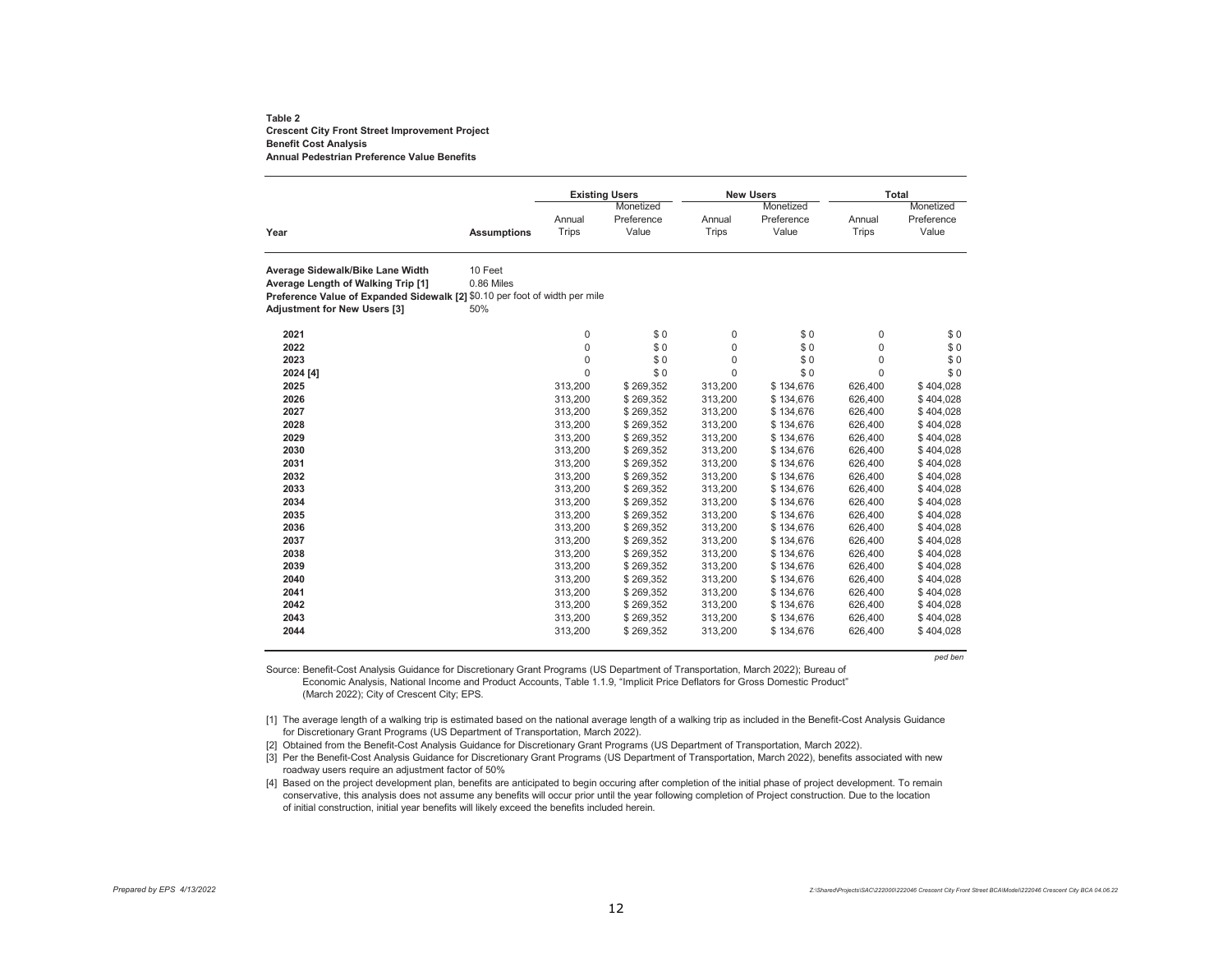#### **Table 3Crescent City Front Street Improvement Project Benefit Cost Analysis Annual Cyclist Preference Value Benefits**

|                                                                                                                        |                                      |              | <b>Existing Users</b> |              | <b>New Users</b> | Total        |            |
|------------------------------------------------------------------------------------------------------------------------|--------------------------------------|--------------|-----------------------|--------------|------------------|--------------|------------|
|                                                                                                                        |                                      |              | Monetized             |              | Monetized        |              | Monetized  |
|                                                                                                                        |                                      | Annual       | Preference            | Annual       | Preference       | Annual       | Preference |
| Year                                                                                                                   | <b>Assumptions</b>                   | <b>Trips</b> | Value                 | <b>Trips</b> | Value            | <b>Trips</b> | Value      |
| Average Length of Cycling Trip [1]<br>Preference Value of Expanded Sidewalk [2]<br><b>Adjustment for New Users [3]</b> | 2.38 Miles<br>\$1.42 per mile<br>50% |              |                       |              |                  |              |            |
| 2021                                                                                                                   |                                      | 0            | \$0                   | $\mathbf 0$  | \$0              | $\mathbf 0$  | \$0        |
| 2022                                                                                                                   |                                      | $\mathbf 0$  | \$0                   | $\mathbf 0$  | \$0              | $\mathbf 0$  | \$0        |
| 2023                                                                                                                   |                                      | 0            | \$0                   | $\mathbf 0$  | \$0              | $\mathbf 0$  | \$0        |
| 2024 [4]                                                                                                               |                                      | $\mathbf 0$  | \$0                   | $\mathbf 0$  | \$0              | $\mathbf 0$  | \$0        |
| 2025                                                                                                                   |                                      | 20,700       | \$69,958              | 10,500       | \$17,743         | 31,200       | \$87,701   |
| 2026                                                                                                                   |                                      | 20,700       | \$69,958              | 10,500       | \$17,743         | 31,200       | \$87,701   |
| 2027                                                                                                                   |                                      | 20,700       | \$69,958              | 10,500       | \$17,743         | 31,200       | \$87,701   |
| 2028                                                                                                                   |                                      | 20,700       | \$69,958              | 10,500       | \$17,743         | 31,200       | \$87,701   |
| 2029                                                                                                                   |                                      | 20,700       | \$69,958              | 10,500       | \$17,743         | 31,200       | \$87,701   |
| 2030                                                                                                                   |                                      | 20.700       | \$69,958              | 10,500       | \$17,743         | 31,200       | \$87,701   |
| 2031                                                                                                                   |                                      | 20,700       | \$69,958              | 10,500       | \$17.743         | 31,200       | \$87,701   |
| 2032                                                                                                                   |                                      | 20,700       | \$69,958              | 10,500       | \$17,743         | 31,200       | \$87,701   |
| 2033                                                                                                                   |                                      | 20,700       | \$69,958              | 10,500       | \$17,743         | 31,200       | \$87,701   |
| 2034                                                                                                                   |                                      | 20,700       | \$69,958              | 10,500       | \$17,743         | 31,200       | \$87,701   |
| 2035                                                                                                                   |                                      | 20,700       | \$69,958              | 10,500       | \$17,743         | 31,200       | \$87,701   |
| 2036                                                                                                                   |                                      | 20,700       | \$69,958              | 10,500       | \$17,743         | 31,200       | \$87,701   |
| 2037                                                                                                                   |                                      | 20,700       | \$69,958              | 10,500       | \$17,743         | 31,200       | \$87,701   |
| 2038                                                                                                                   |                                      | 20,700       | \$69,958              | 10,500       | \$17,743         | 31,200       | \$87,701   |
| 2039                                                                                                                   |                                      | 20,700       | \$69,958              | 10,500       | \$17,743         | 31,200       | \$87,701   |
| 2040                                                                                                                   |                                      | 20,700       | \$69,958              | 10,500       | \$17,743         | 31,200       | \$87,701   |
| 2041                                                                                                                   |                                      | 20,700       | \$69,958              | 10,500       | \$17,743         | 31,200       | \$87,701   |
| 2042                                                                                                                   |                                      | 20,700       | \$69,958              | 10,500       | \$17,743         | 31,200       | \$87,701   |
| 2043                                                                                                                   |                                      | 20,700       | \$69,958              | 10,500       | \$17,743         | 31,200       | \$87,701   |
| 2044                                                                                                                   |                                      | 20,700       | \$69,958              | 10,500       | \$17,743         | 31,200       | \$87,701   |

*cycle ben*

Source: Benefit-Cost Analysis Guidance for Discretionary Grant Programs (US Department of Transportation, March 2022); Bureau of Economic Analysis, National Income and Product Accounts, Table 1.1.9, "Implicit Price Deflators for Gross Domestic Product" (March 2022); City of Crescent City; EPS.

[1] The average length of a cycling trip is estimated using national averages included in the Benefit-Cost Analysis Guidance for Discretionary Grant Programs, US Department of Transportation dated March 2022.

[2] Obtained from the Benefit-Cost Analysis Guidance for Discretionary Grant Programs (US Department of Transportation, March 2022).

[3] Per the Benefit-Cost Analysis Guidance for Discretionary Grant Programs (US Department of Transportation, March 2022), benefits associated with new roadway users require an adjustment factor of 50%

[4] Based on the project development plan, benefits are anticipated to begin occuring after completion of the initial phase of project development. To remain conservative, this analysis does not assume any benefits will occur prior until the year following completion of Project construction. Due to the location of initial construction, initial year benefits will likely exceed the benefits included herein.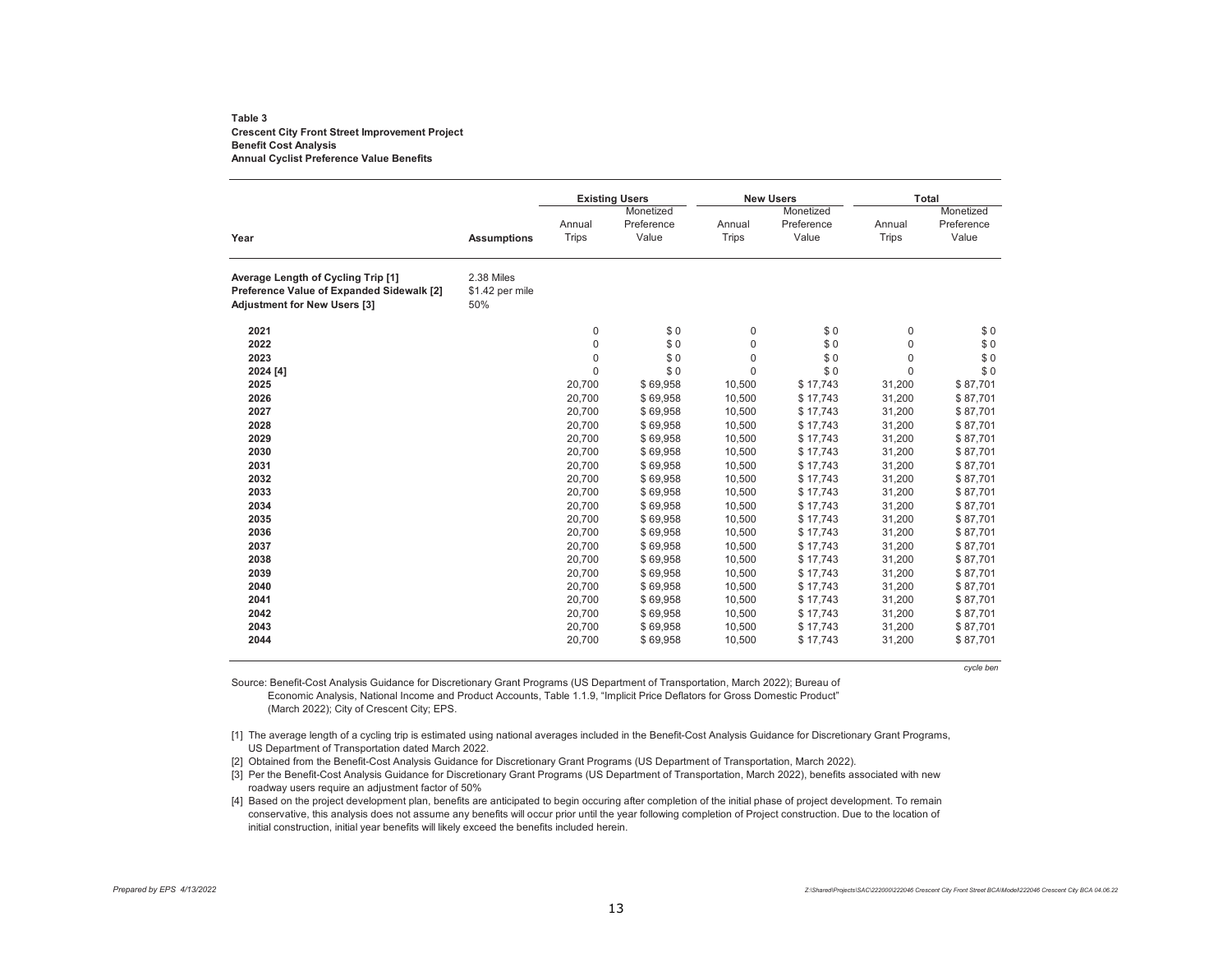#### **Table 4Crescent City Front Street Improvement Project Benefit Cost Analysis Annual Pedestrian and Cyclist Mortality Benefits**

|                                          | <b>New User Trip Estimates</b> |                  | <b>Induced Trips</b> |             |             | <b>Adult Trips</b> |            | <b>Total Monetized Value</b> |              |
|------------------------------------------|--------------------------------|------------------|----------------------|-------------|-------------|--------------------|------------|------------------------------|--------------|
| Year                                     | Pedestrian                     | Cyclists         | Pedestrian           | Cyclists    | Pedestrian  | Cyclists           | Pedestrian | Cyclists                     | <b>Total</b> |
| Percentage Induced Trips [1]             |                                |                  | 89%                  | 89%         |             |                    |            |                              |              |
| Applicable Age Range [2]                 |                                |                  |                      |             | Ages 20-74  | Ages 20-64         |            |                              |              |
| Precentage of New Users in Age Range [2] |                                |                  |                      |             | 68%         | 59%                |            |                              |              |
| <b>Mortality Reduction Value [3]</b>     |                                |                  |                      |             |             |                    | \$7.08     | \$6.31                       |              |
| <b>Adjustment for New Users [3]</b>      |                                |                  |                      |             |             |                    | 50%        | 50%                          |              |
| 2021                                     | 0                              | 0                | 0                    | $\mathbf 0$ | $\mathbf 0$ | 0                  | \$0        | \$0                          | \$0          |
| 2022                                     | $\mathbf 0$                    | $\boldsymbol{0}$ | $\mathbf 0$          | $\mathbf 0$ | $\mathbf 0$ | $\mathbf 0$        | \$0        | \$0                          | \$0          |
| 2023                                     | $\mathbf 0$                    | 0                | 0                    | $\mathbf 0$ | $\pmb{0}$   | 0                  | \$0        | \$0                          | \$0          |
| 2024 [4]                                 | $\mathbf 0$                    | $\mathbf 0$      | $\Omega$             | $\Omega$    | $\Omega$    | $\Omega$           | \$0        | \$0                          | \$0          |
| 2025                                     | 313,200                        | 10,500           | 278,748              | 9,345       | 189,549     | 5,514              | \$671,002  | \$17,395                     | \$688,397    |
| 2026                                     | 313,200                        | 10,500           | 278,748              | 9,345       | 189,549     | 5,514              | \$671,002  | \$17,395                     | \$688,397    |
| 2027                                     | 313,200                        | 10,500           | 278,748              | 9,345       | 189,549     | 5,514              | \$671,002  | \$17,395                     | \$688,397    |
| 2028                                     | 313,200                        | 10,500           | 278,748              | 9,345       | 189,549     | 5,514              | \$671,002  | \$17,395                     | \$688,397    |
| 2029                                     | 313,200                        | 10,500           | 278,748              | 9,345       | 189,549     | 5,514              | \$671,002  | \$17.395                     | \$688,397    |
| 2030                                     | 313,200                        | 10,500           | 278,748              | 9,345       | 189,549     | 5,514              | \$671,002  | \$17,395                     | \$688,397    |
| 2031                                     | 313,200                        | 10,500           | 278,748              | 9,345       | 189,549     | 5,514              | \$671,002  | \$17,395                     | \$688,397    |
| 2032                                     | 313,200                        | 10,500           | 278,748              | 9,345       | 189,549     | 5,514              | \$671,002  | \$17,395                     | \$688,397    |
| 2033                                     | 313,200                        | 10,500           | 278,748              | 9,345       | 189,549     | 5,514              | \$671,002  | \$17,395                     | \$688,397    |
| 2034                                     | 313,200                        | 10,500           | 278,748              | 9,345       | 189,549     | 5,514              | \$671,002  | \$17,395                     | \$688,397    |
| 2035                                     | 313,200                        | 10,500           | 278,748              | 9,345       | 189,549     | 5,514              | \$671,002  | \$17,395                     | \$688,397    |
| 2036                                     | 313,200                        | 10,500           | 278,748              | 9,345       | 189,549     | 5,514              | \$671,002  | \$17,395                     | \$688,397    |
| 2037                                     | 313,200                        | 10,500           | 278,748              | 9,345       | 189,549     | 5,514              | \$671,002  | \$17,395                     | \$688,397    |
| 2038                                     | 313,200                        | 10,500           | 278,748              | 9,345       | 189,549     | 5,514              | \$671,002  | \$17,395                     | \$688,397    |
| 2039                                     | 313,200                        | 10,500           | 278,748              | 9,345       | 189,549     | 5,514              | \$671,002  | \$17,395                     | \$688,397    |
| 2040                                     | 313,200                        | 10,500           | 278,748              | 9,345       | 189,549     | 5,514              | \$671,002  | \$17,395                     | \$688,397    |
| 2041                                     | 313,200                        | 10,500           | 278,748              | 9,345       | 189,549     | 5,514              | \$671,002  | \$17,395                     | \$688,397    |
| 2042                                     | 313,200                        | 10,500           | 278,748              | 9,345       | 189,549     | 5,514              | \$671,002  | \$17,395                     | \$688,397    |
| 2043                                     | 313,200                        | 10,500           | 278,748              | 9,345       | 189,549     | 5,514              | \$671,002  | \$17,395                     | \$688,397    |
| 2044                                     | 313,200                        | 10,500           | 278,748              | 9,345       | 189,549     | 5,514              | \$671,002  | \$17,395                     | \$688,397    |

*mortality*

Source: Benefit-Cost Analysis Guidance for Discretionary Grant Programs (US Department of Transportation, March 2022); Bureau of Economic Analysis, National Income and Product Accounts, Table 1.1.9, "Implicit Price Deflators for Gross Domestic Product" (March 2022); City of Crescent City; EPS.

[1] Induced trips include only those users who have shifted from non-active transportation modes. proportion of total new trip consdered to be induced is based on national averages, following guidance included in the Benefit-Cost Analysis Guidance for Discretionary Grant Programs, US Department of Transportation dated March 2022.

[2] Per the Benefit-Cost Analysis Guidance for Discretionary Grant Programs (US Department of Transportation, March 2022), mortality reduction benefits are only applicable to adult users. Average proportion of induced users within this age range is based on national user averages.

[3] Obtained from the Benefit-Cost Analysis Guidance for Discretionary Grant Programs (US Department of Transportation, March 2022).

[4] Based on the project development plan, benefits are anticipated to begin occuring after completion of the initial phase of project development. To remain conservative, this analysis does not assume any benefits will occur prior until the year following completion of Project construction. Due to the location of initial construction, initial year benefits will likely exceed the benefits included herein.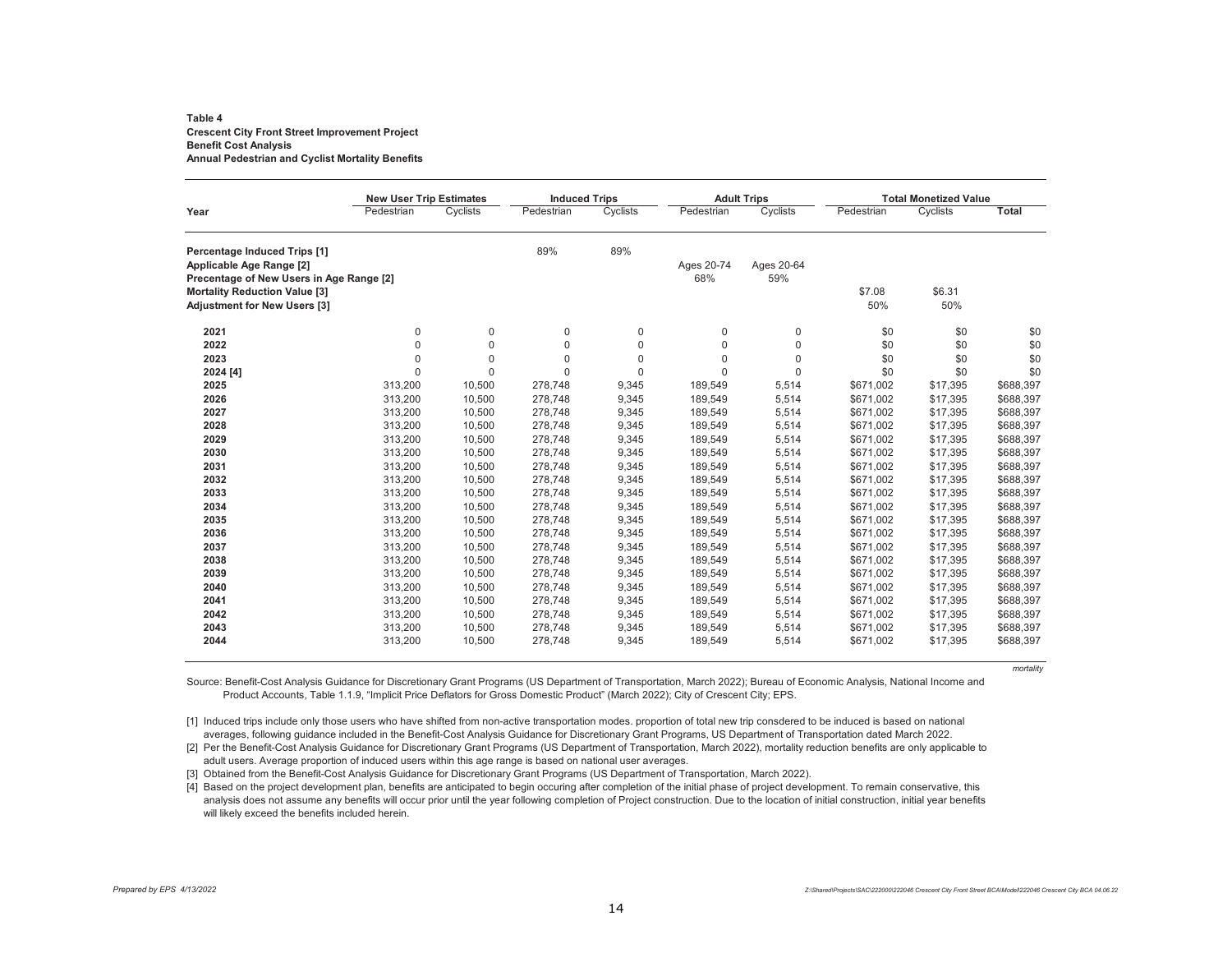### **Table 5Crescent City Front Street Improvement Project Benefit Cost Analysis Average Daily Pedestrian and Cyclist Trips**

|      |                       | <b>Pedestrian Users</b> |              |                       | <b>Cyclists</b>  |              |
|------|-----------------------|-------------------------|--------------|-----------------------|------------------|--------------|
|      | <b>Existing Daily</b> | New Daily               |              | <b>Existing Daily</b> | New Daily        |              |
| Year | <b>Trips</b>          | <b>Trips</b>            | <b>Total</b> | <b>Trips</b>          | <b>Trips</b>     | <b>Total</b> |
| 2021 | 0                     | 0                       | 0            | 0                     | $\pmb{0}$        | 0            |
| 2022 | $\mathbf{0}$          | 0                       | 0            | 0                     | $\pmb{0}$        | 0            |
| 2023 | 0                     | 0                       | 0            | 0                     | $\boldsymbol{0}$ | 0            |
| 2024 | $\mathbf{0}$          | $\mathbf 0$             | $\mathbf{0}$ | 0                     | $\mathbf 0$      | $\bf{0}$     |
| 2025 | 1,044                 | 1,044                   | 2,088        | 69                    | 35               | 104          |
| 2026 | 1,044                 | 1,044                   | 2,088        | 69                    | 35               | 104          |
| 2027 | 1,044                 | 1,044                   | 2,088        | 69                    | 35               | 104          |
| 2028 | 1.044                 | 1,044                   | 2,088        | 69                    | 35               | 104          |
| 2029 | 1.044                 | 1,044                   | 2,088        | 69                    | 35               | 104          |
| 2030 | 1,044                 | 1,044                   | 2,088        | 69                    | 35               | 104          |
| 2031 | 1,044                 | 1,044                   | 2,088        | 69                    | 35               | 104          |
| 2032 | 1,044                 | 1.044                   | 2,088        | 69                    | 35               | 104          |
| 2033 | 1,044                 | 1,044                   | 2,088        | 69                    | 35               | 104          |
| 2034 | 1,044                 | 1,044                   | 2,088        | 69                    | 35               | 104          |
| 2035 | 1,044                 | 1,044                   | 2,088        | 69                    | 35               | 104          |
| 2036 | 1,044                 | 1,044                   | 2,088        | 69                    | 35               | 104          |
| 2037 | 1,044                 | 1,044                   | 2,088        | 69                    | 35               | 104          |
| 2038 | 1,044                 | 1,044                   | 2,088        | 69                    | 35               | 104          |
| 2039 | 1.044                 | 1,044                   | 2,088        | 69                    | 35               | 104          |
| 2040 | 1,044                 | 1,044                   | 2,088        | 69                    | 35               | 104          |
| 2041 | 1,044                 | 1,044                   | 2,088        | 69                    | 35               | 104          |
| 2042 | 1,044                 | 1,044                   | 2,088        | 69                    | 35               | 104          |
| 2043 | 1,044                 | 1,044                   | 2,088        | 69                    | 35               | 104          |
| 2044 | 1,044                 | 1,044                   | 2,088        | 69                    | 35               | 104          |

Source: Benefit-Cost Analysis Guidance for Discretionary Grant Programs (US Department of Transportation, March 2022); Bureau of Economic Analysis, National Income and Product Accounts, Table 1.1.9, "Implicit Price Deflators for Gross Domestic Product" (March 2022); City of Crescent; EPS.

*Prepared by EPS 4/13/2022 Z:\Shared\Projects\SAC\222000\222046 Crescent City Front Street BCA\Model\222046 Crescent City BCA 04.06.22*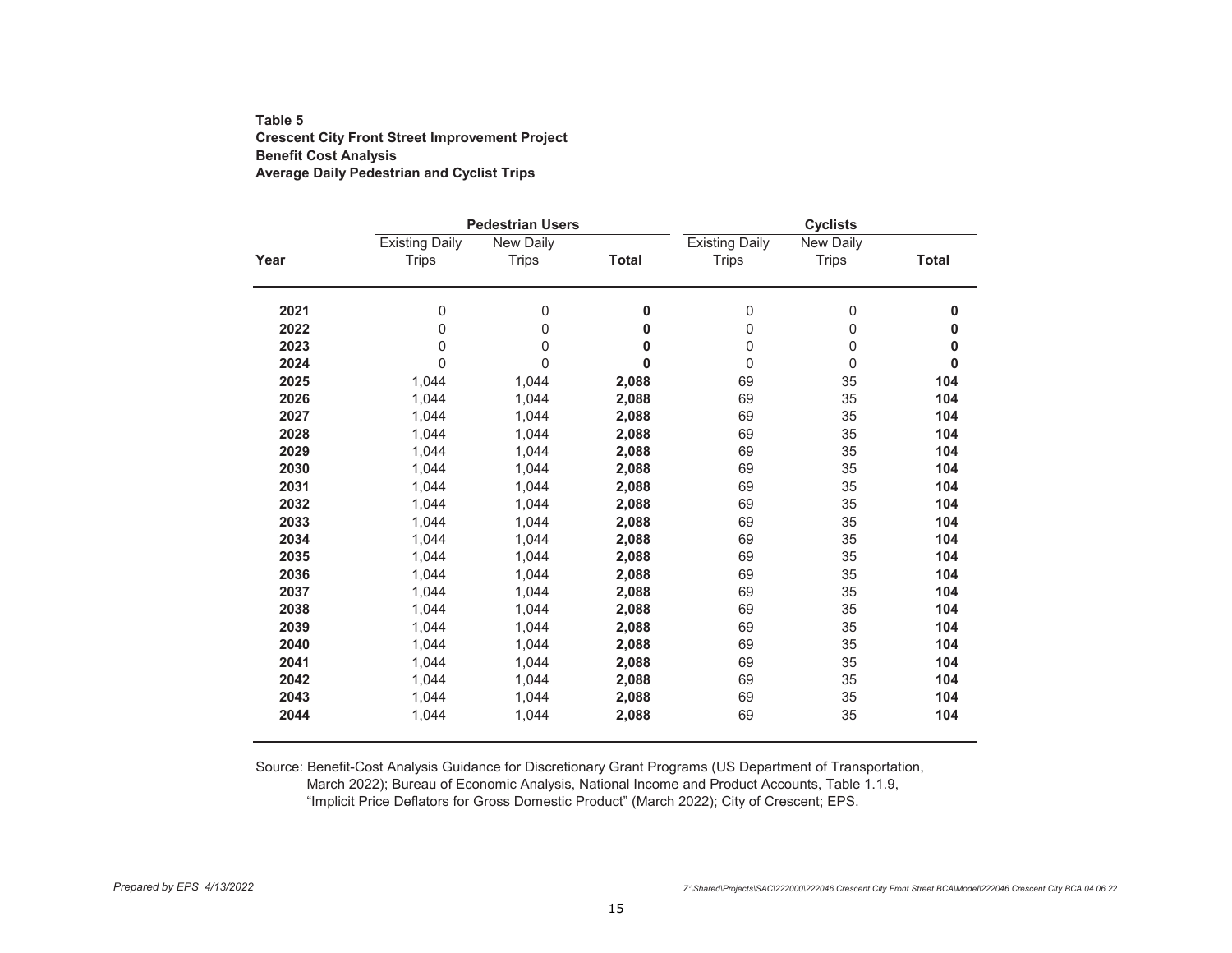### **Table 6Crescent City Front Street Improvement Project Benefit Cost Analysis Average Annual Pedestrian and Cyclist Trips**

|                          |                                       | <b>Pedestrian Users</b>          |              |                                       | <b>Cyclists</b>                  |              |  |  |
|--------------------------|---------------------------------------|----------------------------------|--------------|---------------------------------------|----------------------------------|--------------|--|--|
| Year                     | <b>Existing Daily</b><br><b>Trips</b> | <b>New Daily</b><br><b>Trips</b> | <b>Total</b> | <b>Existing Daily</b><br><b>Trips</b> | <b>New Daily</b><br><b>Trips</b> | <b>Total</b> |  |  |
| Travel Days Per Year [1] | 300                                   | 300                              |              | 300                                   | 300                              |              |  |  |
| 2021                     | $\mathbf{0}$                          | 0                                | 0            | $\mathbf 0$                           | $\mathbf 0$                      | 0            |  |  |
| 2022                     | $\mathbf{0}$                          | 0                                | 0            | $\mathbf 0$                           | $\mathbf 0$                      | 0            |  |  |
| 2023                     | $\mathbf 0$                           | 0                                | 0            | $\mathbf 0$                           | $\mathbf 0$                      | 0            |  |  |
| 2024                     | $\Omega$                              | $\Omega$                         | $\mathbf{0}$ | $\Omega$                              | $\Omega$                         | 0            |  |  |
| 2025                     | 313,200                               | 313,200                          | 626,400      | 20,700                                | 10,500                           | 31,200       |  |  |
| 2026                     | 313,200                               | 313,200                          | 626,400      | 20,700                                | 10,500                           | 31,200       |  |  |
| 2027                     | 313,200                               | 313,200                          | 626,400      | 20,700                                | 10,500                           | 31,200       |  |  |
| 2028                     | 313,200                               | 313,200                          | 626,400      | 20,700                                | 10,500                           | 31,200       |  |  |
| 2029                     | 313,200                               | 313,200                          | 626,400      | 20,700                                | 10,500                           | 31,200       |  |  |
| 2030                     | 313,200                               | 313,200                          | 626,400      | 20,700                                | 10,500                           | 31,200       |  |  |
| 2031                     | 313,200                               | 313,200                          | 626,400      | 20,700                                | 10,500                           | 31,200       |  |  |
| 2032                     | 313,200                               | 313,200                          | 626,400      | 20,700                                | 10,500                           | 31,200       |  |  |
| 2033                     | 313,200                               | 313,200                          | 626,400      | 20,700                                | 10,500                           | 31,200       |  |  |
| 2034                     | 313,200                               | 313,200                          | 626,400      | 20,700                                | 10,500                           | 31,200       |  |  |
| 2035                     | 313,200                               | 313,200                          | 626,400      | 20,700                                | 10,500                           | 31,200       |  |  |
| 2036                     | 313,200                               | 313,200                          | 626,400      | 20,700                                | 10,500                           | 31,200       |  |  |
| 2037                     | 313,200                               | 313,200                          | 626,400      | 20,700                                | 10,500                           | 31,200       |  |  |
| 2038                     | 313,200                               | 313,200                          | 626,400      | 20,700                                | 10,500                           | 31,200       |  |  |
| 2039                     | 313,200                               | 313,200                          | 626,400      | 20,700                                | 10,500                           | 31,200       |  |  |
| 2040                     | 313,200                               | 313,200                          | 626,400      | 20,700                                | 10,500                           | 31,200       |  |  |
| 2041                     | 313,200                               | 313,200                          | 626,400      | 20,700                                | 10,500                           | 31,200       |  |  |
| 2042                     | 313,200                               | 313,200                          | 626,400      | 20,700                                | 10,500                           | 31,200       |  |  |
| 2043                     | 313,200                               | 313,200                          | 626,400      | 20,700                                | 10,500                           | 31,200       |  |  |
| 2044                     | 313,200                               | 313,200                          | 626,400      | 20,700                                | 10,500                           | 31,200       |  |  |

Source: Benefit-Cost Analysis Guidance for Discretionary Grant Programs (US Department of Transportation, March 2022); Bureau of Economic Analysis, National Income and Product Accounts, Table 1.1.9, "Implicit Price Deflators for Gross Domestic Product" (March 2022); National Oceanic and Atmospheric Administration; City of Crescent; EPS.

[1] Due to the moderate climate of the City, estimate of total travel days per year for pedestrians and cyclists is based on the number of bad weather days that would inhibit pedestrian or bike activity. To remain conservative, this analysis assumes that bad weather days are considered to be any day in which more than 0.25 inches of rain has fallen, consistent with the national weather service's definition of a light rain. Per the National Oceanic and Atmospheric Administration, since 2000, there has been an average of 50 days per year with more than 0.25 inches of rainfall for the City of Crescent City.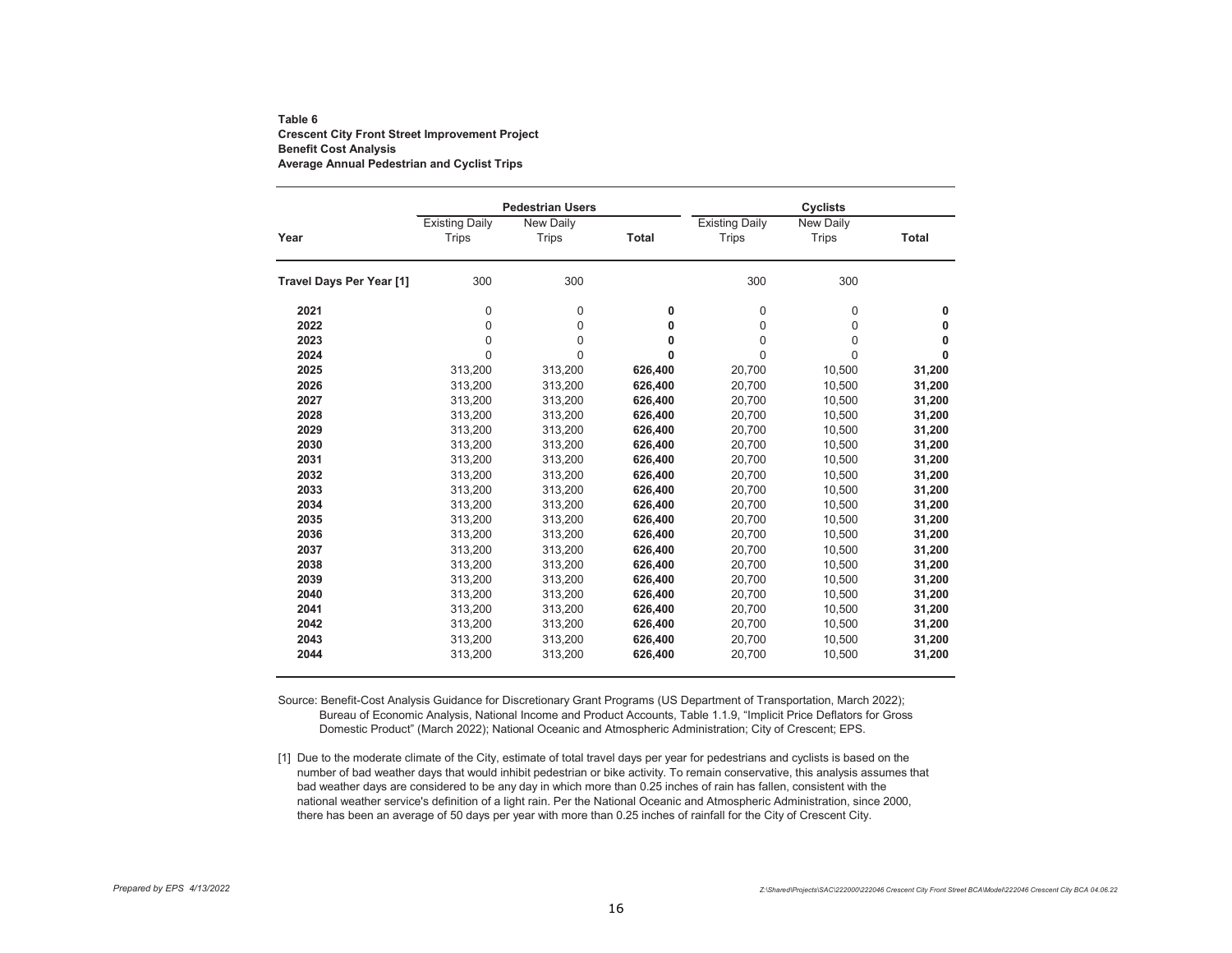**Table 7 Crescent City Front Street Improvement Project Benefit Cost Analysis Average Daily and Annual Bus Ridership Estimates**

|                                              |                      | <b>Bus Rider Estimates [1]</b> | <b>Annual Station</b>          |
|----------------------------------------------|----------------------|--------------------------------|--------------------------------|
| Year                                         | Daily Rider<br>Count | Annual Rider<br>Counts         | Improvement<br><b>Benefits</b> |
| Transit Days per Year [2]                    |                      | 312                            |                                |
| Preference Value of Station Improvements [3] |                      |                                | \$2.67                         |
| 2021                                         | 0                    | 0                              | \$0                            |
| 2022                                         | $\Omega$             | 0                              | \$0                            |
| 2023                                         | $\Omega$             | 0                              | \$0                            |
| 2024                                         | $\Omega$             | $\Omega$                       | \$0                            |
| 2025                                         | 50                   | 15,600                         | \$41,652                       |
| 2026                                         | 50                   | 15,600                         | \$41,652                       |
| 2027                                         | 50                   | 15,600                         | \$41,652                       |
| 2028                                         | 50                   | 15,600                         | \$41,652                       |
| 2029                                         | 50                   | 15.600                         | \$41,652                       |
| 2030                                         | 50                   | 15,600                         | \$41,652                       |
| 2031                                         | 50                   | 15,600                         | \$41,652                       |
| 2032                                         | 50                   | 15,600                         | \$41,652                       |
| 2033                                         | 50                   | 15,600                         | \$41,652                       |
| 2034                                         | 50                   | 15,600                         | \$41,652                       |
| 2035                                         | 50                   | 15,600                         | \$41,652                       |
| 2036                                         | 50                   | 15,600                         | \$41,652                       |
| 2037                                         | 50                   | 15,600                         | \$41,652                       |
| 2038                                         | 50                   | 15,600                         | \$41,652                       |
| 2039                                         | 50                   | 15,600                         | \$41,652                       |
| 2040                                         | 50                   | 15,600                         | \$41,652                       |
| 2041                                         | 50                   | 15,600                         | \$41,652                       |
| 2042                                         | 50                   | 15,600                         | \$41,652                       |
| 2043                                         | 50                   | 15,600                         | \$41,652                       |
| 2044                                         | 50                   | 15,600                         | \$41,652                       |

Source: Benefit-Cost Analysis Guidance for Discretionary Grant Programs (US Department of Transportation, March 2022); Bureau of Economic Analysis, National Income and Product Accounts, Table 1.1.9, "Implicit Price Deflators for Gross Domestic Product" (March 2022); Redwood Coast Transit; City of Crescent; EPS.

[1] Bus ridership estimates includes only those bus riders that access the local bus system via the cultural center transit stop, which will be improved as a part of the proposed Front Street Improvement Project. Ridership estimates are conservative estimates based on automatic vehicle location data provided by Redwood Coast transit. current ridership estimates are approximately 50 percent of typical estimates as the impacts of the COVID 19 pandemic continue to effect transit ridership. To remain conservative, this analysis assumes current levels of ridership throughout the life of the analysis.

[2] Annual transit operation days exclude Sundays.

[3] Obtained from the Benefit-Cost Analysis Guidance for Discretionary Grant Programs (US Department of Transportation, March 2022).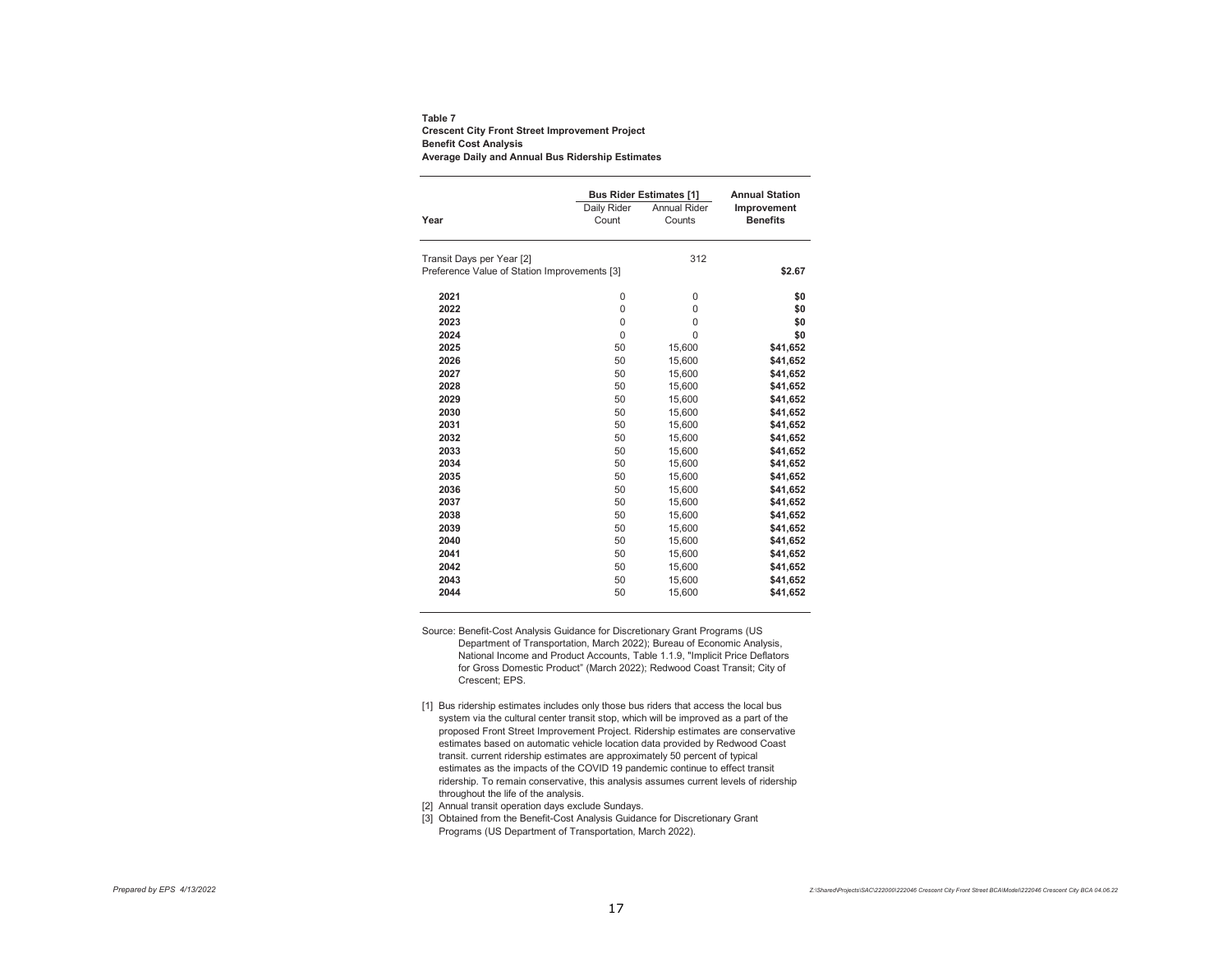### **Table 8Crescent City Front Street Improvement Project Benefit Cost Analysis Avoided Rehabilitation Costs**

| <b>Item</b>                                        | <b>Assumption</b> | Avoided<br><b>Rehabilitation</b><br>Cost |
|----------------------------------------------------|-------------------|------------------------------------------|
| <b>Existing Roadway Repair/Replacement Cost</b>    |                   |                                          |
| Cost of Road Repair/Replacement (Per Sq. Yard) [1] | \$54              |                                          |
| Segment Length (Miles) [2]                         | 0.3               |                                          |
| Number of Lanes (12 ft lanes)                      | 5                 |                                          |
| Total Sq. Yards                                    | 12.003            |                                          |
| Year of Improvement                                | 2025              |                                          |
| <b>Cost of Roadway Repair and Replacement</b>      |                   | \$648.173                                |

*avoid*

Source: Sacramento County Pavement Condition Report, January 2019; Crescent City PASER Road Ratings, Crescent City 2018; EPS.

- [1] Reflects the average cost per square yard of roadway replacement as estimated by California Department of Transportation as reflected in the 2019 Pavement Condition Report completed for the Sacramento Region. Due to the condition and nature of required roadway improvements, actual roadway improvements would exceed the estimates provided for the Sacramento region.
- [2] Roadway segments include on the portions of the roadway with poor or very poor condition ratings (PACER Score of less than 4).

*Prepared by EPS 4/13/2022 Z:\Shared\Projects\SAC\222000\222046 Crescent City Front Street BCA\Model\222046 Crescent City BCA 04.06.22*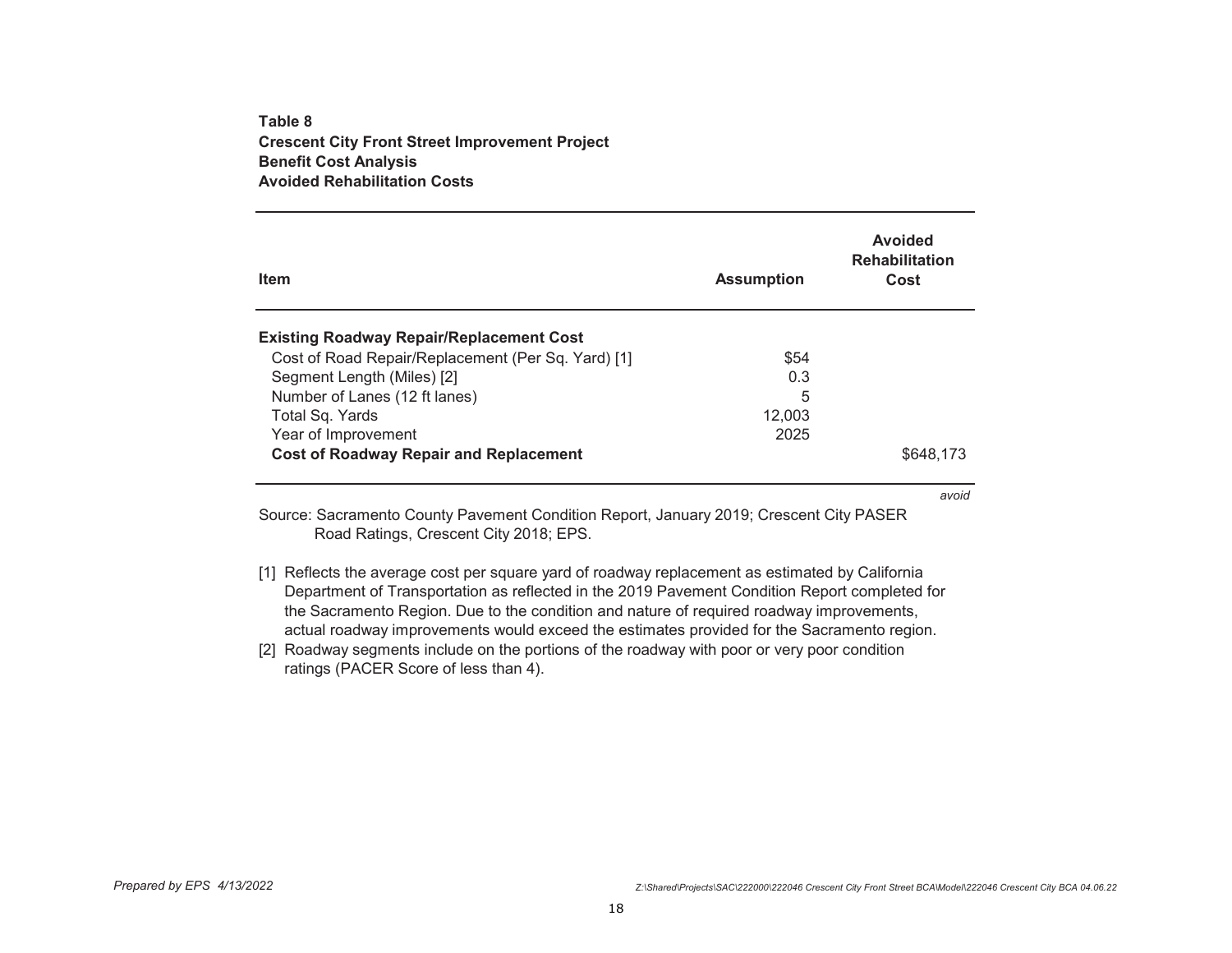# **Table 9 Crescent City Front Street Improvement Project Benefit Cost Analysis Residual Value of Project in 2045**

| <b>Item</b>                                             | <b>Formula</b>    | <b>Project Costs</b><br>$(2020$ \$) |
|---------------------------------------------------------|-------------------|-------------------------------------|
| <b>Assumptions</b>                                      |                   |                                     |
| <b>Installation Date</b>                                | a                 | 2024                                |
| <b>End of Analysis Period</b>                           | b                 | 2044                                |
| Useful Service Life (Years)                             | C                 | 40                                  |
| Remaining Useful Life at End of Analysis Period (Years) | $d = c - (b - a)$ | 20                                  |
| Project Cost (2020\$)                                   | е                 | \$13,379,947                        |
| <b>Annual Depreciation</b>                              | $f = e/c$         | \$334,499                           |
| Accumulated Depreciation in 2044                        | $g = f * (b - a)$ | \$6,689,974                         |
| <b>Residual Value in 2044</b>                           | $h = e - g$       | \$6,689,974                         |
|                                                         |                   | resid                               |

Source: Crescent City; EPS.

*Prepared by EPS 4/13/2022 Z:\Shared\Projects\SAC\222000\222046 Crescent City Front Street BCA\Model\222046 Crescent City BCA 04.06.22*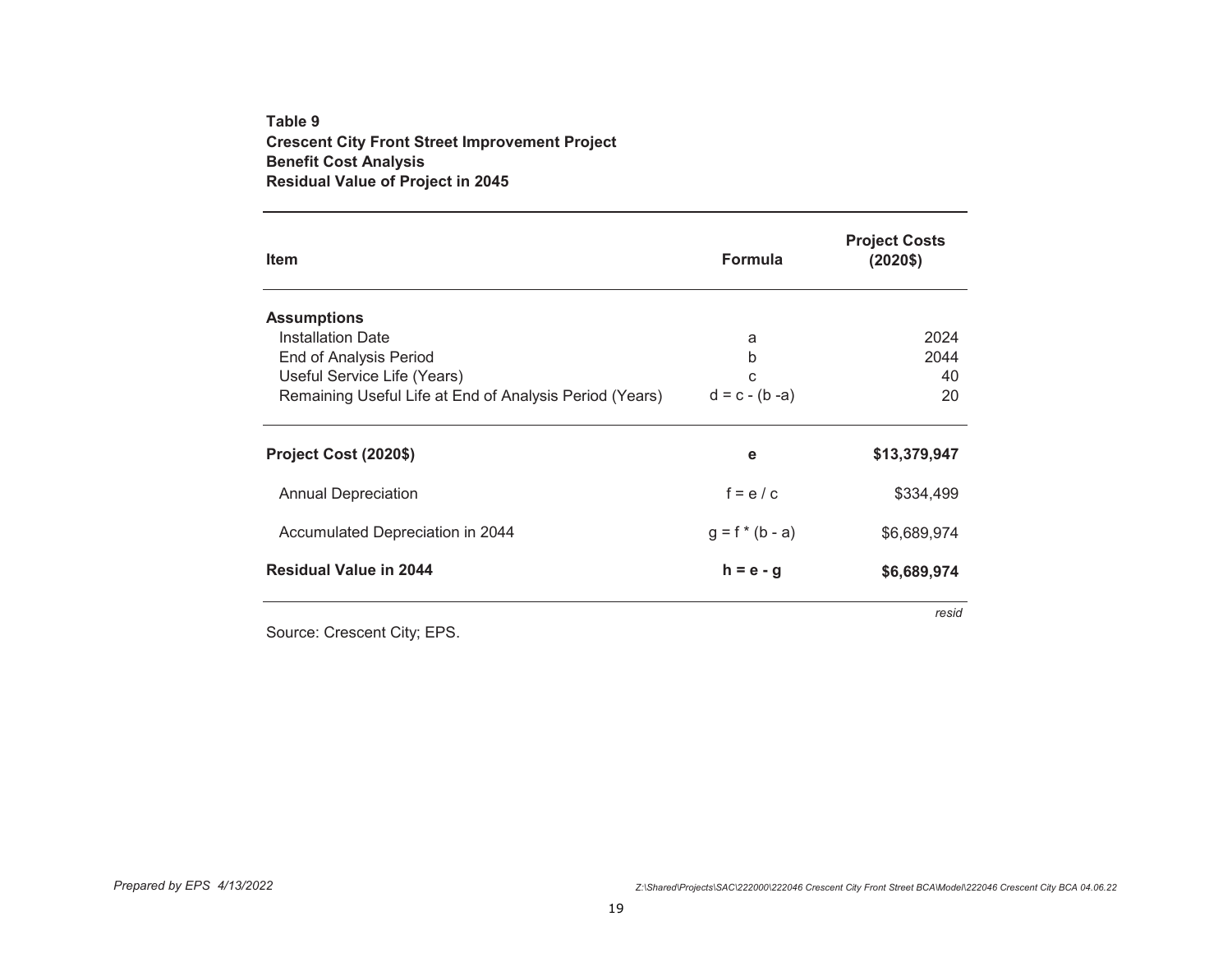#### **Table 10 Crescent City Front Street Improvement Project Benefit Cost Analysis Annual Reduced Incident Safety Savings**

|                              | <b>Injury Accidents</b> |                | <b>Property Damage Only</b> |                |                        |
|------------------------------|-------------------------|----------------|-----------------------------|----------------|------------------------|
|                              | <b>Annual Event</b>     | Monetized      | <b>Annual Event</b>         | Monetized      | <b>Total Monetized</b> |
| Year                         | Reduction [1]           | <b>Benefit</b> | Reduction [1]               | <b>Benefit</b> | <b>Benefit</b>         |
| <b>Monetized Benefit [2]</b> |                         | \$554,800      |                             | \$3,900        |                        |
| 2021                         | 0.00                    | \$0            | 0.00                        | \$0            | \$0                    |
| 2022                         | 0.00                    | \$0            | 0.00                        | \$0            | \$0                    |
| 2023                         | 0.00                    | \$0            | 0.00                        | \$0            | \$0                    |
| 2024                         | 0.00                    | \$0            | 0.00                        | \$0            | \$0                    |
| 2025                         | 0.14                    | \$77,672       | 0.11                        | \$429          | \$78,101               |
| 2026                         | 0.14                    | \$77,672       | 0.11                        | \$429          | \$78,101               |
| 2027                         | 0.14                    | \$77,672       | 0.11                        | \$429          | \$78,101               |
| 2028                         | 0.14                    | \$77,672       | 0.11                        | \$429          | \$78,101               |
| 2029                         | 0.14                    | \$77,672       | 0.11                        | \$429          | \$78,101               |
| 2030                         | 0.14                    | \$77,672       | 0.11                        | \$429          | \$78,101               |
| 2031                         | 0.14                    | \$77,672       | 0.11                        | \$429          | \$78,101               |
| 2032                         | 0.14                    | \$77,672       | 0.11                        | \$429          | \$78,101               |
| 2033                         | 0.14                    | \$77,672       | 0.11                        | \$429          | \$78,101               |
| 2034                         | 0.14                    | \$77,672       | 0.11                        | \$429          | \$78,101               |
| 2035                         | 0.14                    | \$77,672       | 0.11                        | \$429          | \$78,101               |
| 2036                         | 0.14                    | \$77,672       | 0.11                        | \$429          | \$78,101               |
| 2037                         | 0.14                    | \$77,672       | 0.11                        | \$429          | \$78,101               |
| 2038                         | 0.14                    | \$77,672       | 0.11                        | \$429          | \$78,101               |
| 2039                         | 0.14                    | \$77,672       | 0.11                        | \$429          | \$78,101               |
| 2040                         | 0.14                    | \$77,672       | 0.11                        | \$429          | \$78,101               |
| 2041                         | 0.14                    | \$77,672       | 0.11                        | \$429          | \$78,101               |
| 2042                         | 0.14                    | \$77,672       | 0.11                        | \$429          | \$78,101               |
| 2043                         | 0.14                    | \$77,672       | 0.11                        | \$429          | \$78,101               |
| 2044                         | 0.14                    | \$77,672       | 0.11                        | \$429          | \$78,101               |
| <b>Total</b>                 |                         | \$1,553,440    |                             | \$8,580        | \$1,562,020            |
|                              |                         |                |                             |                | safety                 |

Source: Benefit-Cost Analysis Guidance for Discretionary Grant Programs (US Department of Transportation, March 2022); Bureau of Economic Analysis, National Income and Product Accounts, Table 1.1.9, "Implicit Price Deflators for Gross Domestic Product" (March 2022); Statewide Integrated Traffic Records System; Crash Modification Factors Clearinghouse; City of Crescent; EPS.

[1] Annual Event reduction based on accident counts provided by the Statewide Integrated Traffic Records System and an assumed reduction and an assumed incident reduction factors based on data provided by the Crash Modification Factors Clearinghouse.

[2] Obtained from the Benefit-Cost Analysis Guidance for Discretionary Grant Programs (US Department of Transportation, March 2022).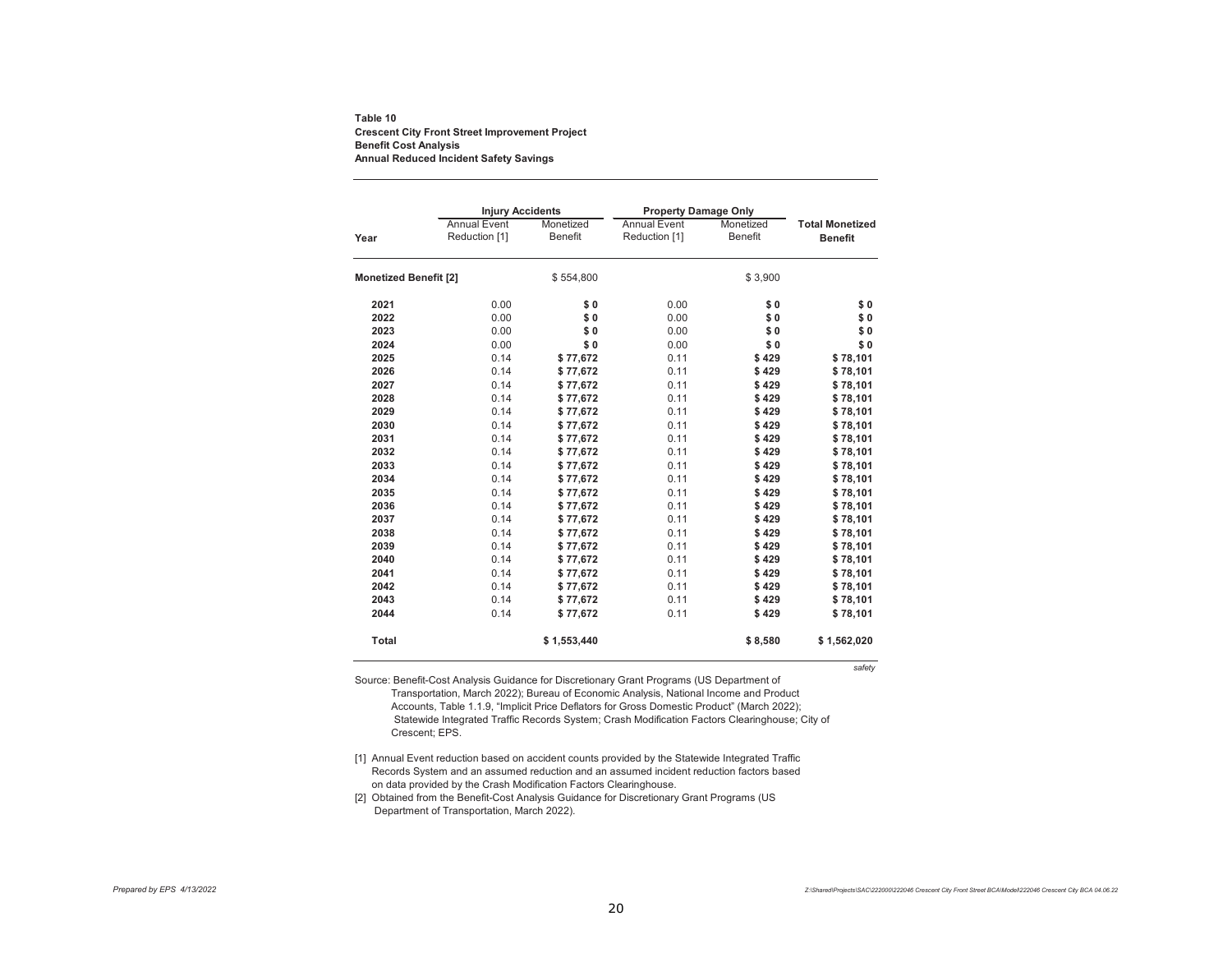#### **Table 11 Crescent City Front Street Improvement Project Benefit Cost Analysis Estimated Change in Emissions**

|                                        | <b>Emissions Reductions [1]</b>   |                    |                       |                    |                                         |                    |                                   |                    |                                          |
|----------------------------------------|-----------------------------------|--------------------|-----------------------|--------------------|-----------------------------------------|--------------------|-----------------------------------|--------------------|------------------------------------------|
|                                        | Carbon Dioxide (CO <sub>2</sub> ) |                    | Nitrogen Oxides (NOx) |                    | Particulate Matter (PM <sub>2.5</sub> ) |                    | Sulfur Dioxide (SO <sub>2</sub> ) |                    | <b>Total Monetized</b>                   |
| Year                                   | Annual<br>Reduction               | Monetized<br>Value | Annual<br>Reduction   | Monetized<br>Value | Annual<br>Reduction                     | Monetized<br>Value | Annual<br>Reduction               | Monetized<br>Value | <b>Value of All</b><br><b>Reductions</b> |
| <b>Unit of Measure</b>                 | Metric Ton                        |                    | Metric Ton            |                    | Metric Ton                              |                    | Metric Ton                        |                    |                                          |
| Annual Benefit per Unit Reduction [2]: |                                   | \$52.00            |                       | \$15,600           |                                         | \$748,600          |                                   | \$41,500           |                                          |
| 2021                                   | 0                                 | \$0                | 0.0000                | \$0                | 0.0000                                  | \$0                | 0.0000                            | \$0                | \$0                                      |
| 2022                                   | $\overline{0}$                    | \$0                | 0.0000                | \$0                | 0.0000                                  | \$0                | 0.0000                            | \$0                | $\$0$                                    |
| 2023                                   | 0                                 | \$0                | 0.0000                | \$0                | 0.0000                                  | \$0                | 0.0000                            | \$0                | $\$0$                                    |
| 2024                                   | $\mathbf 0$                       | \$0                | 0.0000                | \$0                | 0.0000                                  | \$0                | 0.0000                            | \$0                | \$0                                      |
| 2025                                   | 37                                | \$1,912            | 0.0083                | \$130              | 0.0001                                  | \$97               | 0.0004                            | \$15               | \$2,154                                  |
| 2026                                   | 37                                | \$1,912            | 0.0083                | \$130              | 0.0001                                  | \$97               | 0.0004                            | \$15               | \$2,154                                  |
| 2027                                   | 37                                | \$1,912            | 0.0083                | \$130              | 0.0001                                  | \$97               | 0.0004                            | \$15               | \$2,154                                  |
| 2028                                   | 37                                | \$1,912            | 0.0083                | \$130              | 0.0001                                  | \$97               | 0.0004                            | \$15               | \$2,154                                  |
| 2029                                   | 37                                | \$1,912            | 0.0083                | \$130              | 0.0001                                  | \$97               | 0.0004                            | \$15               | \$2,154                                  |
| 2030                                   | 37                                | \$1,912            | 0.0083                | \$130              | 0.0001                                  | \$97               | 0.0004                            | \$15               | \$2,154                                  |
| 2031                                   | 37                                | \$1,912            | 0.0083                | \$130              | 0.0001                                  | \$97               | 0.0004                            | \$15               | \$2,154                                  |
| 2032                                   | 37                                | \$1,912            | 0.0083                | \$130              | 0.0001                                  | \$97               | 0.0004                            | \$15               | \$2,154                                  |
| 2033                                   | 37                                | \$1,912            | 0.0083                | \$130              | 0.0001                                  | \$97               | 0.0004                            | \$15               | \$2,154                                  |
| 2034                                   | 37                                | \$1,912            | 0.0083                | \$130              | 0.0001                                  | \$97               | 0.0004                            | \$15               | \$2,154                                  |
| 2035                                   | 37                                | \$1,912            | 0.0083                | \$130              | 0.0001                                  | \$97               | 0.0004                            | \$15               | \$2,154                                  |
| 2036                                   | 37                                | \$1,912            | 0.0083                | \$130              | 0.0001                                  | \$97               | 0.0004                            | \$15               | \$2,154                                  |
| 2037                                   | 37                                | \$1,912            | 0.0083                | \$130              | 0.0001                                  | \$97               | 0.0004                            | \$15               | \$2,154                                  |
| 2038                                   | 37                                | \$1,912            | 0.0083                | \$130              | 0.0001                                  | \$97               | 0.0004                            | \$15               | \$2,154                                  |
| 2039                                   | 37                                | \$1,912            | 0.0083                | \$130              | 0.0001                                  | \$97               | 0.0004                            | \$15               | \$2,154                                  |
| 2040                                   | 37                                | \$1,912            | 0.0083                | \$130              | 0.0001                                  | \$97               | 0.0004                            | \$15               | \$2,154                                  |
| 2041                                   | 37                                | \$1,912            | 0.0083                | \$130              | 0.0001                                  | \$97               | 0.0004                            | \$15               | \$2,154                                  |
| 2042                                   | 37                                | \$1,912            | 0.0083                | \$130              | 0.0001                                  | \$97               | 0.0004                            | \$15               | \$2,154                                  |
| 2043                                   | 37                                | \$1,912            | 0.0083                | \$130              | 0.0001                                  | \$97               | 0.0004                            | \$15               | \$2,154                                  |
| 2044                                   | 37                                | \$1,912            | 0.0083                | \$130              | 0.0001                                  | \$97               | 0.0004                            | \$15               | \$2,154                                  |
| <b>Total</b>                           | 735                               | \$38,237           | 0.1663                | \$2,594            | 0.0026                                  | \$1,942            | 0.0073                            | \$301              | \$43,073                                 |

*emissions*

Source: Benefit-Cost Analysis Guidance for Discretionary Grant Programs (US Department of Transportation, March 2022); Bureau of Economic Analysis, National Income and Product Accounts, Table 1.1.9, "Implicit Price Deflators for Gross Domestic Product" (March 2022); California Department of Transportation California Active Transportation Benefit/Cost Analysis Model (Cal-B/C AT) Version 8.1; EPS.

[1] Emissions reductions estimated using the parameter data included in the California Active Transportation Benefit/Cost Analysis Model (Cal-B/C AT) Version 8.1 as provided by the California Department of Transportation (CAL-B/C AT) Version 8.1.

[2] Obtained from the Benefit-Cost Analysis Guidance for Discretionary Grant Programs (US Department of Transportation, March 2022).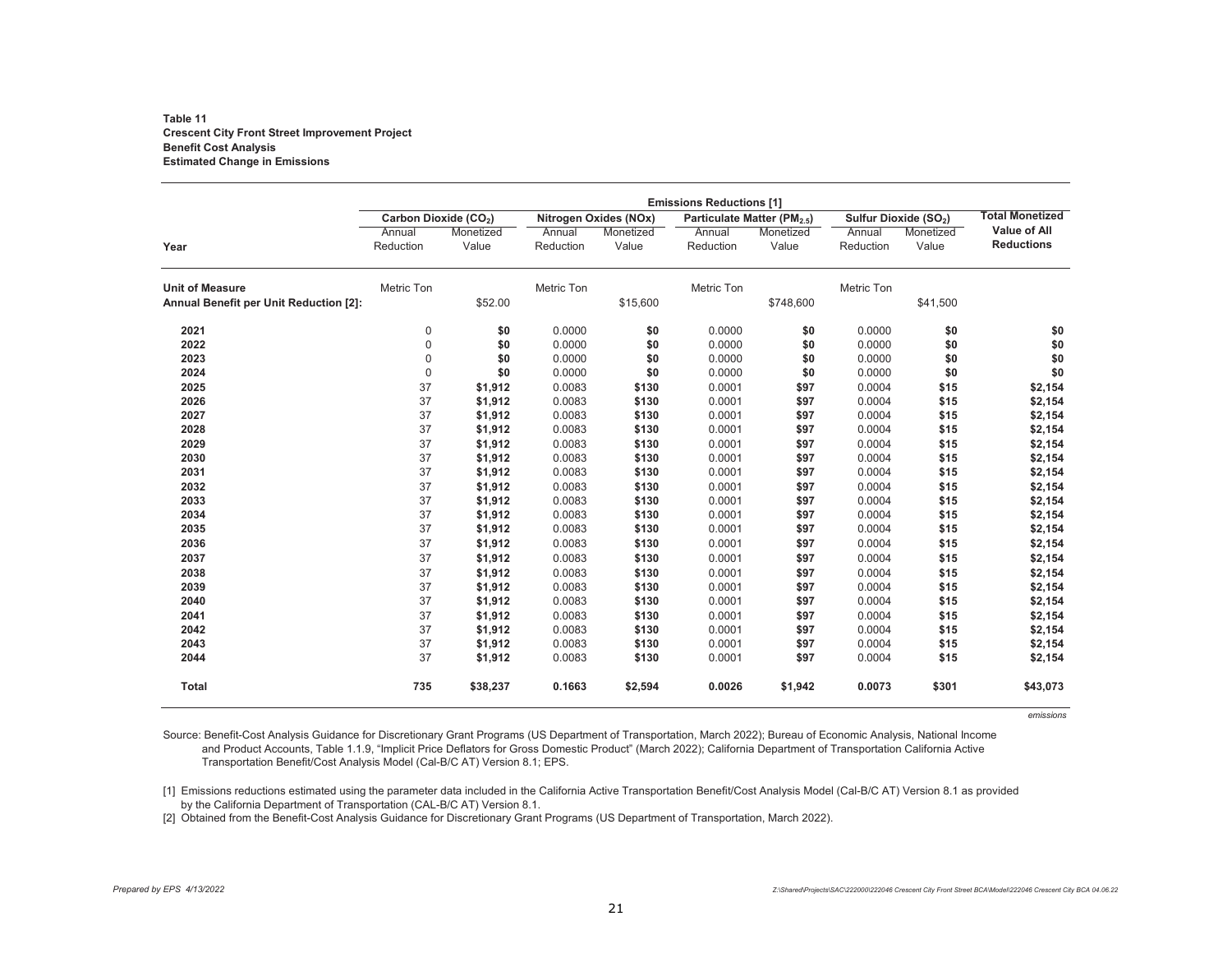### **Table 12Crescent City Front Street Improvement Project Benefit Cost Analysis Annual Reduction in Vehicle Miles Traveled**

|                                 | <b>Induced Trips [1]</b> |          |              | <b>Annual Vehicle</b> | <b>Annual Vehicle</b>  |  |
|---------------------------------|--------------------------|----------|--------------|-----------------------|------------------------|--|
| Year                            | Pedestrian               | Cyclists | <b>Total</b> | <b>Trip Reduction</b> | <b>Miles Reduction</b> |  |
| Average Passengers per Auto [2] |                          |          |              | 1.67                  |                        |  |
| <b>Roadway Trip Length</b>      |                          |          |              |                       | 0.68                   |  |
| 2021                            | $\mathbf 0$              | 0        | 0            | 0                     | 0                      |  |
| 2022                            | 0                        | $\Omega$ | 0            | $\Omega$              | 0                      |  |
| 2023                            | 0                        | $\Omega$ | 0            | $\Omega$              | 0                      |  |
| 2024                            | $\Omega$                 | 0        | 0            | $\Omega$              | 0                      |  |
| 2025                            | 278,748                  | 9,345    | 288,093      | 172,511               | 117,652                |  |
| 2026                            | 278,748                  | 9,345    | 288,093      | 172,511               | 117,652                |  |
| 2027                            | 278,748                  | 9,345    | 288,093      | 172,511               | 117,652                |  |
| 2028                            | 278,748                  | 9,345    | 288,093      | 172,511               | 117,652                |  |
| 2029                            | 278,748                  | 9,345    | 288,093      | 172,511               | 117,652                |  |
| 2030                            | 278,748                  | 9,345    | 288,093      | 172,511               | 117,652                |  |
| 2031                            | 278,748                  | 9,345    | 288,093      | 172,511               | 117,652                |  |
| 2032                            | 278.748                  | 9,345    | 288,093      | 172,511               | 117,652                |  |
| 2033                            | 278,748                  | 9,345    | 288,093      | 172,511               | 117,652                |  |
| 2034                            | 278,748                  | 9,345    | 288,093      | 172,511               | 117,652                |  |
| 2035                            | 278,748                  | 9,345    | 288,093      | 172,511               | 117,652                |  |
| 2036                            | 278,748                  | 9,345    | 288,093      | 172,511               | 117,652                |  |
| 2037                            | 278,748                  | 9,345    | 288,093      | 172,511               | 117,652                |  |
| 2038                            | 278,748                  | 9,345    | 288,093      | 172,511               | 117,652                |  |
| 2039                            | 278,748                  | 9,345    | 288,093      | 172,511               | 117,652                |  |
| 2040                            | 278,748                  | 9,345    | 288,093      | 172,511               | 117,652                |  |
| 2041                            | 278.748                  | 9,345    | 288,093      | 172,511               | 117,652                |  |
| 2042                            | 278,748                  | 9,345    | 288,093      | 172,511               | 117,652                |  |
| 2043                            | 278,748                  | 9,345    | 288,093      | 172,511               | 117,652                |  |
| 2044                            | 278,748                  | 9,345    | 288,093      | 172,511               | 117,652                |  |

*VMT*

Source: Benefit-Cost Analysis Guidance for Discretionary Grant Programs (US Department of Transportation, March 2022); Bureau of Economic Analysis, National Income and Product Accounts, Table 1.1.9, "Implicit Price Deflators for Gross Domestic Product" (March 2022); Crescent City; EPS.

[1] Induced trips include only those users who have shifted from non-active transportation modes.

[2] Obtained from the Benefit-Cost Analysis Guidance for Discretionary Grant Programs (US Department of Transportation, March 2022). As a conservative assumption, this analysis assumes all induced pedestrian and cycylist would be from shared vehicles.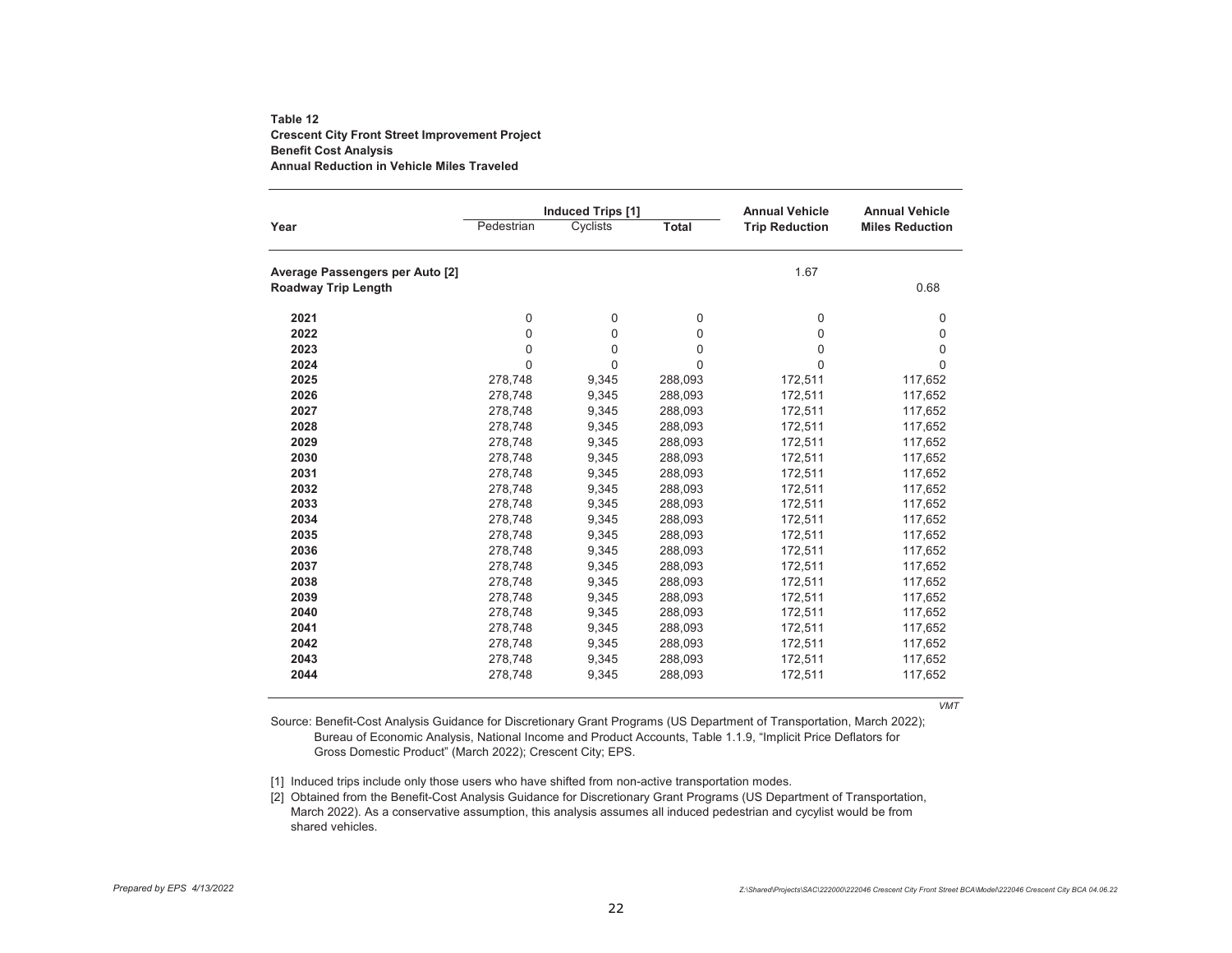**Table 13 Crescent City Front Street Improvement Project Benefit Cost Analysis Project Cost Estimates**

|                             | <b>Project Construction Costs</b> |             |              |  |  |
|-----------------------------|-----------------------------------|-------------|--------------|--|--|
| Item                        | 2023                              | 2024        | Total        |  |  |
| <b>Capital Expenditures</b> | \$6,166,200                       | \$7,213,747 | \$13,379,947 |  |  |
|                             |                                   |             | const        |  |  |

Source: City of Crescent City; EPS.

*Prepared by EPS 4/13/2022 Z:\Shared\Projects\SAC\222000\222046 Crescent City Front Street BCA\Model\222046 Crescent City BCA 04.06.22*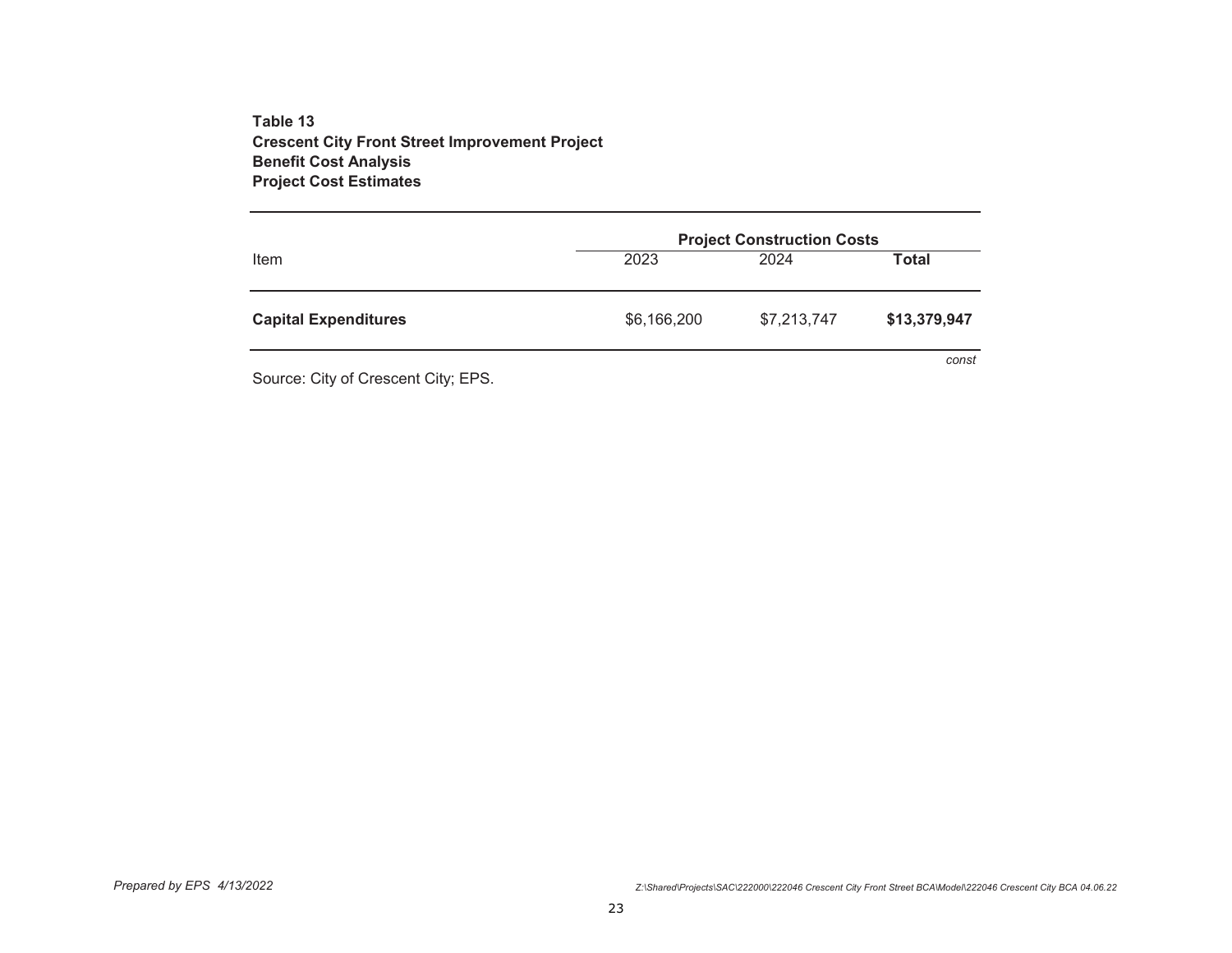## **Table 14 Crescent City Front Street Improvement Project Benefit Cost Analysis Estimated Annual Maintenance Costs**

| <b>Item</b>                 | <b>Maintenance</b><br><b>Interval</b> | <b>Estimated</b><br><b>Annual</b><br><b>Maintenance</b><br><b>Expenditures</b> |
|-----------------------------|---------------------------------------|--------------------------------------------------------------------------------|
| <b>Crack Sealing</b>        | 3 Years                               | \$19,000                                                                       |
| <b>Slurry Seal</b>          | 5 Years                               | \$22,000                                                                       |
| Overlay                     | 12 Years                              | \$427,500                                                                      |
| Source: Crescent City; EPS. |                                       | an maint                                                                       |